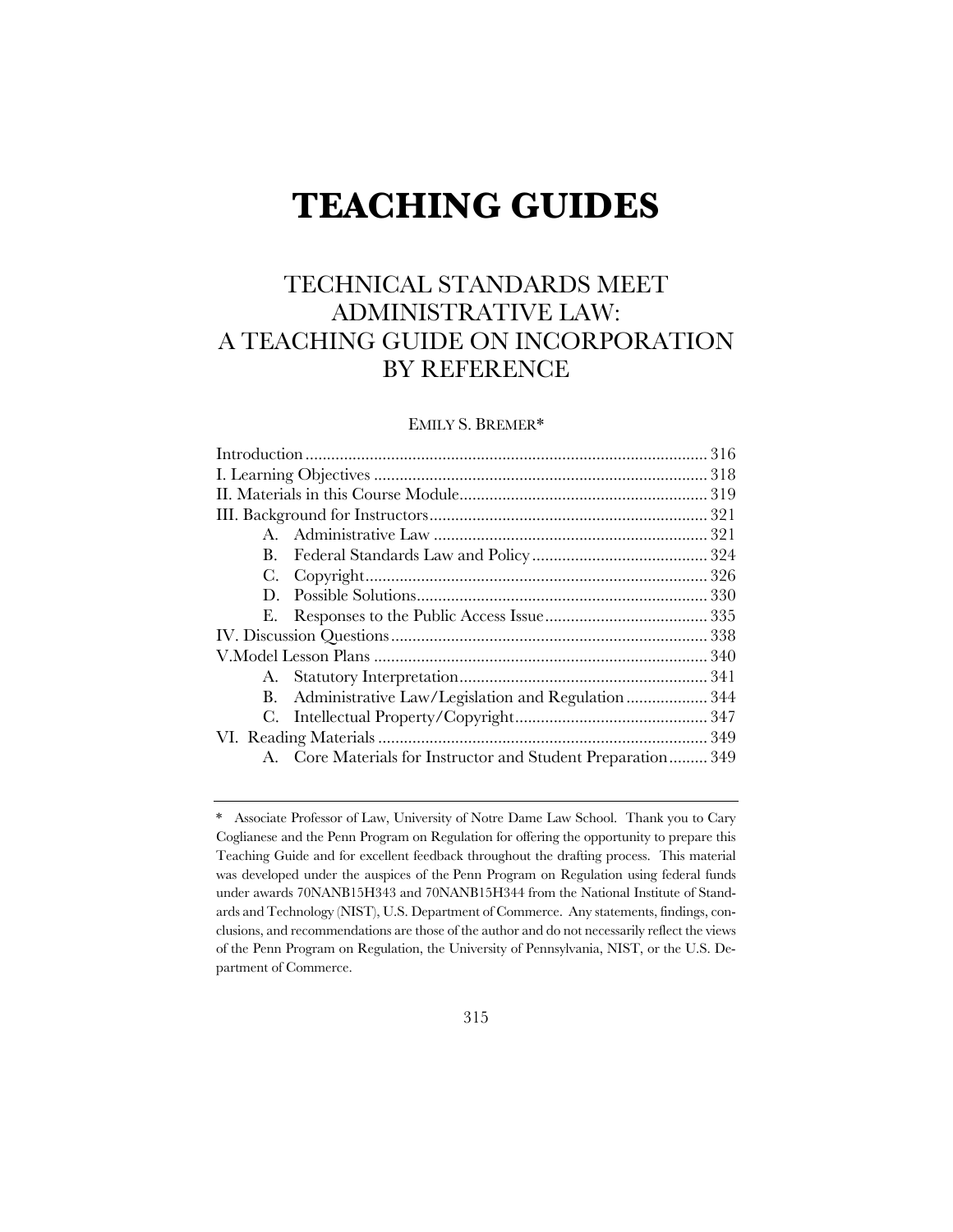#### 316 *ADMINISTRATIVE LAW REVIEW* [71:2

#### **INTRODUCTION**

Each year, federal administrative agencies routinely adopt thousands of legally binding rules through a process that culminates in those rules being published in the *Federal Register* and codified in the *Code of Federal Regulations* (CFR). This module offers law faculty the information, plans, and resources needed to introduce students to a common federal rulemaking practice called incorporation by reference. When an agency incorporates by reference, it promulgates a rule that, with approval from the Office of the Federal Register (OFR), identifies—but does not reprint—material already published elsewhere.1 The identified materials are then "deemed published in the Federal Register" and in the CFR.2 The incorporated materials become part of the agency's rule—thus becoming binding law—without actually being included in the law.

Sometimes the incorporated materials are what are commonly known as private or voluntary "standards."3 Such standards are developed by industry groups or nongovernmental organizations and are relied upon widely by many companies in the design of their products and processes. Standards that are incorporated by reference may therefore be enforced against regulated entities, even though those entities cannot find any actual text detailing their legal obligations in the official public code; the incorporated standards can only be found elsewhere, often in private, copyrighted collections of standards developed and maintained by industry associations or private standard-setting organizations (SSOs). It is valuable for students to learn about incorporation by reference because the practice is widespread across administrative agencies. According to the Standards Incorporated by Reference (SIBR) database maintained by the National Institute of Standards and Technology (NIST), federal regulations contain more than 23,000

<sup>1.</sup> *See* 5 U.S.C. § 552(a)(1) (2012).

<sup>2</sup>*. See id.*

<sup>3.</sup> In this Teaching Guide and in the field of practice generally, agencies promulgate "rules" that incorporate "standards." The meaning of these terms in the incorporation by reference context is different from their meanings as used in discussions of the jurisprudential distinction between "rules" and "standards." *See generally* Duncan Kennedy, *Form and Substance in Private Law Adjudication*, 89 HARV. L. REV. 1685 (1976); Pierre J. Schlag, *Rules and Standards*, 33 UCLA L. REV. 379 (1985). Something that is a rule or a standard in the incorporation by reference sense can be either a rule or a standard in the legal theory sense.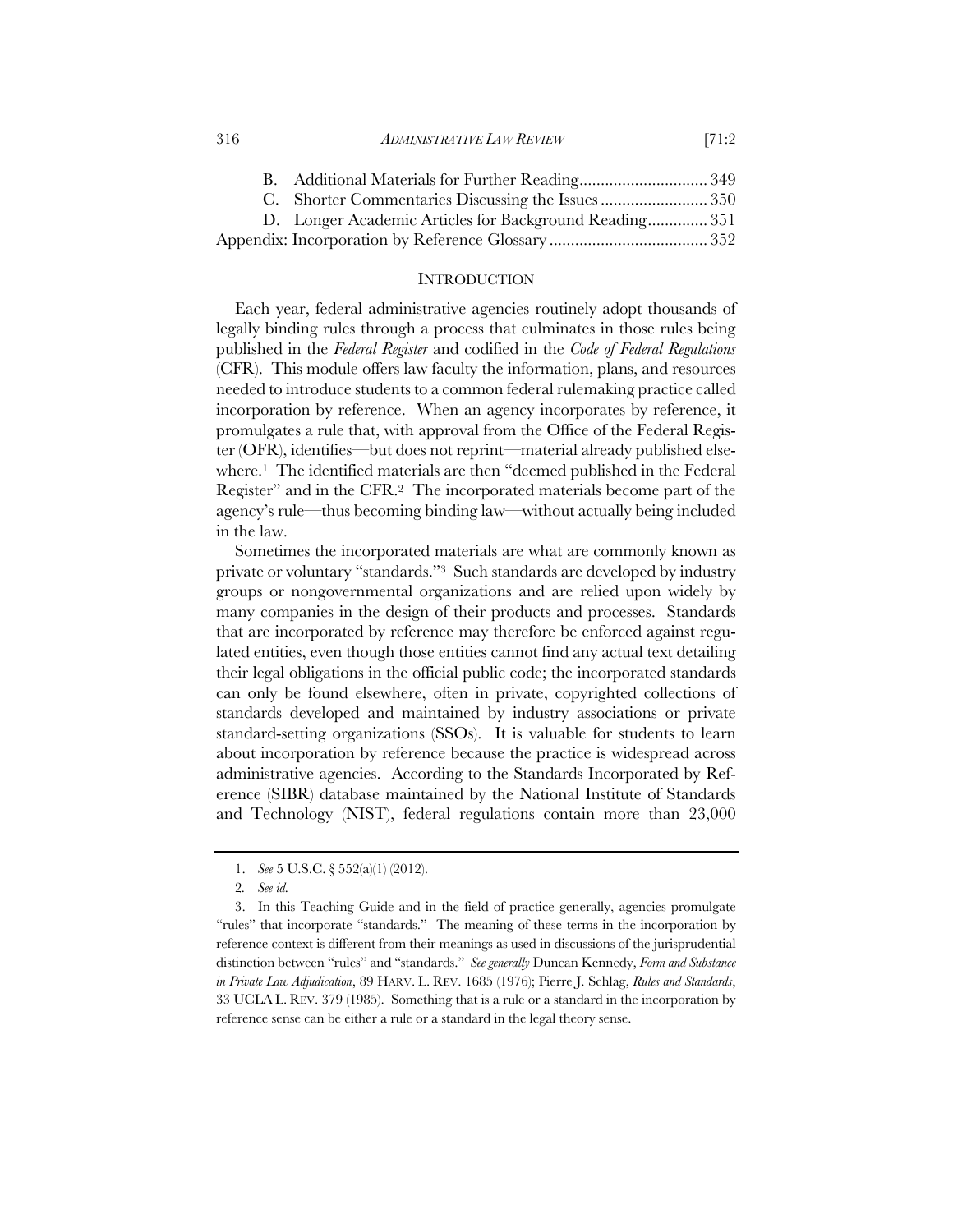incorporations of private standards by reference.4 The topic of incorporation by reference is important both because it raises issues arising in professional practice and because it raises core legal and institutional issues.

This module is designed to help faculty conduct a single class session, or even part of a class session, on incorporation by reference. It is adaptable for use in a variety of courses, most principally administrative law, statutory interpretation, legislation and regulation, and intellectual property. In addition, incorporation by reference may raise issues under the Takings Clause<sup>5</sup> and thus might be explored in courses on constitutional law or property law. At still another level, questions about publicity and transparency as prerequisites for the morality of the law might even make incorporation by reference appropriate for teachers of courses on jurisprudence and legal philosophy who seek practical applications to explore with students.

The central question underlying incorporation by reference is how to ensure public access to private standards that federal agencies incorporate into legally binding regulations. These standards are typically developed by nongovernmental SSOs that assert copyright in their standards and rely on the revenue generated from the sale of those standards to fund their standardsetting processes. Federal law requires copies of incorporated standards to be, at a minimum, available for public inspection at the OFR in Washington, D.C., and in the promulgating agency's public library (often located only in D.C., although a few agencies maintain libraries in regional offices as well).<sup>6</sup> Before the Internet, this level of public access was generally considered sufficient. But as many agency documents and the overall federal rulemaking process itself have moved online, incorporated standards have lagged behind in terms of public accessibility. Those who want to read a standard to comment on a proposed rule or to understand what a federal regulation with an incorporated standard requires often have to pay the SSO to purchase a copy of the standard—and sometimes these costs can be substantial.7 This module challenges students to identify possible solutions that could promote public access to incorporated standards. The case of incorporation by reference will prove more difficult—and more interesting—to students than it first appears.

<sup>4.</sup> This figure is current as of January 14, 2019. *See Standards Incorporated by Reference (SIBR) Database*, NAT'L INST. OF SAFETY & TECH., https://www.nist.gov/standardsgov/ what-wedo/federal-policy-standards/sibr (last visited May 2, 2019) [hereinafter *SIBR Database*].

<sup>5.</sup> *See* U.S. CONST. amend. V.

<sup>6.</sup> Emily S. Bremer, *Incorporation by Reference in an Open-Government Age*, 36 HARV. J.L. & PUB. POL'Y 131, 136 (2013) [hereinafter Bremer, *Incorporation by Reference*].

<sup>7.</sup> Emily S. Bremer, *On the Cost of Private Standards in Public Law*, 63 KAN. L. REV. 279, 289 (2015) [hereinafter Bremer, *On the Cost of Private Standards*].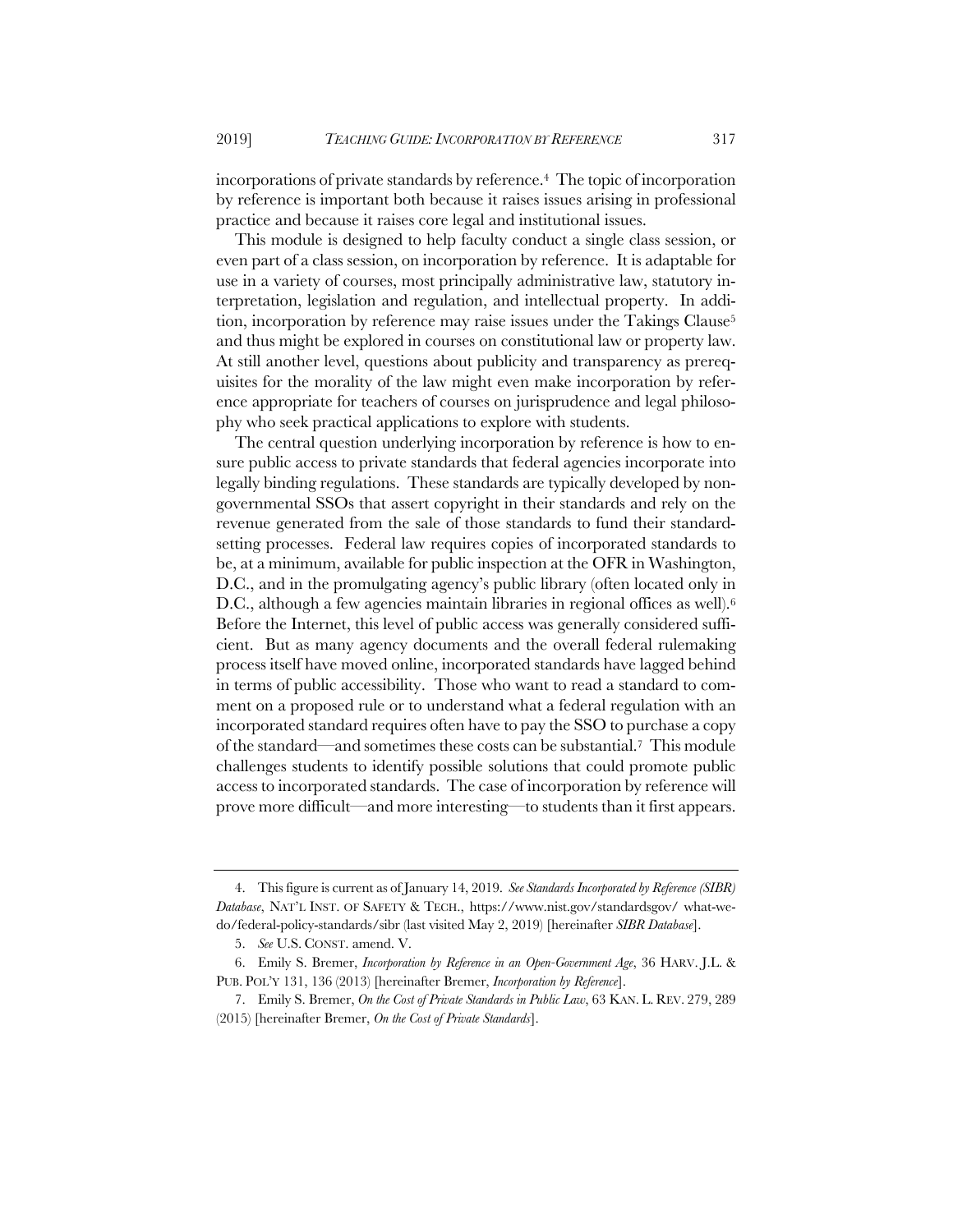## 318 *ADMINISTRATIVE LAW REVIEW* [71:2

# I. LEARNING OBJECTIVES

Depending on how the instructor approaches and defines the exercise, this module can be an effective way to teach students about the following issues across a variety of subjects:

- *Standards:* What are voluntary consensus standards? How are they developed and by whom? What purposes do they serve? When should government agencies use these privately developed technical standards in regulation? What do applicable federal laws, as well as federal policy guidelines, say about when agencies must use these standards? What are the options for funding the standard-setting process? If copyright revenues are no longer available to SSOs, what alternative sources of funding might be available to them and how will a shift to a new revenue model affect the standards system?
- *Administrative Law:* What material is an agency legally obligated to publish in the *Federal Register*? What material is an agency required to provide to the public at the start of the public comment period on a proposed rule? What material is an agency required to provide to the public after a final rule has been promulgated? Is public inspection in person at an agency office sufficient in light of the new possibilities and expectations created by the emergence of the Internet and electronic rulemaking? Has the law kept up with these developments? If not, what administrative values are at stake?
- *Statutory Interpretation:* How should the traditional tools of statutory interpretation be used to understand and implement the federal statute governing incorporation by reference? What issues arise when an older statute—the core provision of the relevant statute in this case was enacted in 19668—must be applied to a new, unforeseen set of circumstances—the Internet and changing expectations about the accessibility of information? How should legislative history be used to help answer these questions? When a problem implicates multiple statutes, how does an interpreter resolve a conflict among competing statutory purposes?
- *Institutions:* How does the institutional position of the interpreter affect how a statute should or can be interpreted and

<sup>8.</sup> S. REP. NO. 88-1219, at 1 (1964).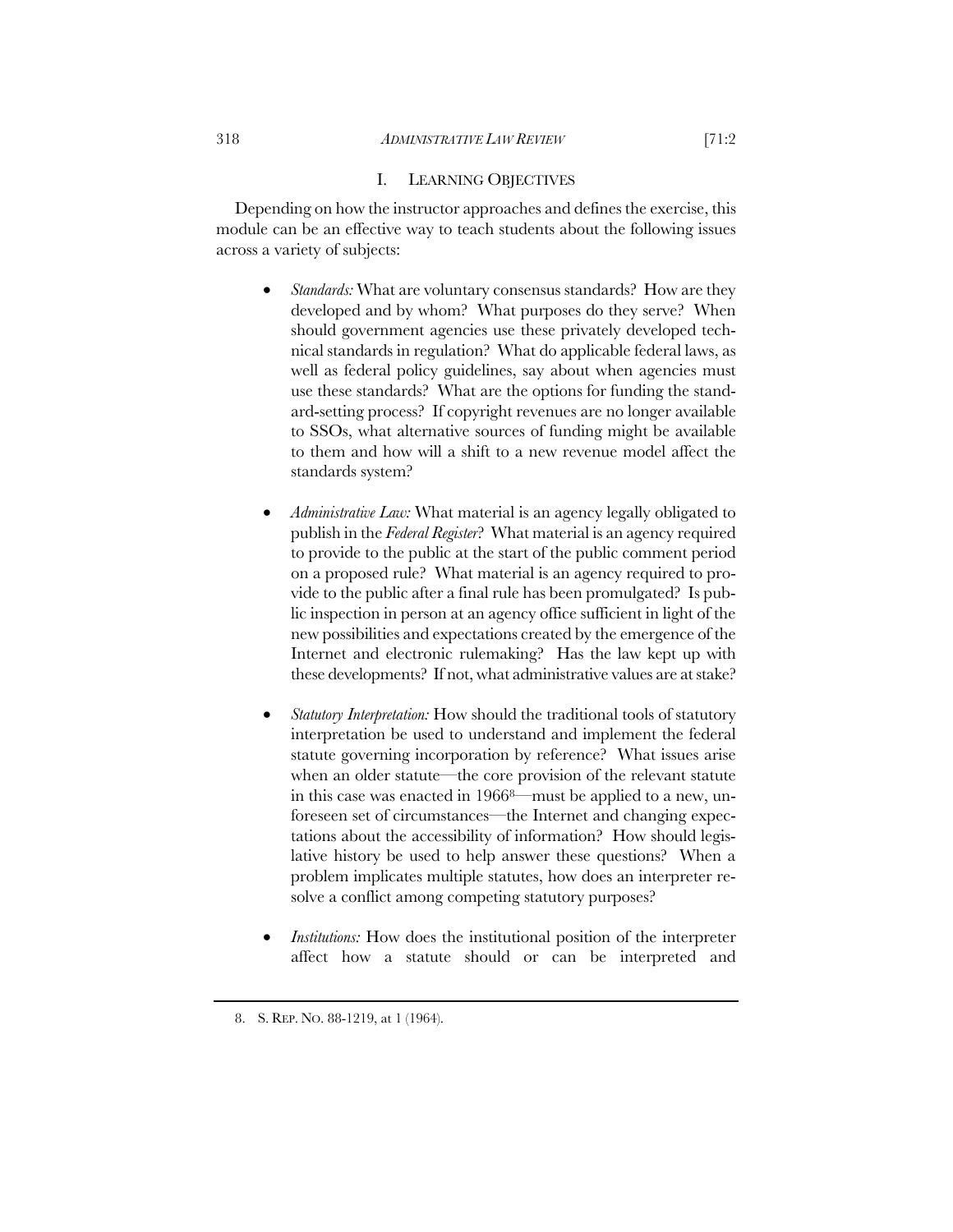implemented? If the law has not kept up with the world it governs, who should or can address that reality? With incorporation by reference, there are a variety of institutional actors with some claim to interpretive authority and responsibility: OFR, the Office of Management and Budget (OMB), individual agencies, the courts, and Congress.9

- *Administrative Policymaking:* If the ideal policy outcome is one that the law does not presently require or authorize, is that ideal simply out of reach? If not, which institution within government (e.g., OFR, OMB, and individual agencies) can or should act to achieve the ideal? By doing what? Can or should the courts resolve the matter? If so, how? Is a new statute necessary? If so, what should the new statute say? Even if the passage of a new statute is the best choice but is otherwise unobtainable, are there nonlegislative solutions or ways that the government can collaborate with the private sector to improve the status quo?
- *Copyright:* Do SSOs have a valid claim to copyright in the standards they produce? Does the government's use of a standard in a regulation affect the status of the copyright? If so, in what circumstances? Is governmental use of a copyrighted standard in regulation necessarily fair use? Does the government need to purchase a license to provide free online access to incorporated standards? Is that a feasible or desirable alternative? If an SSO has a valid copyright in a standard and loses that copyright as a consequence of the government's unilateral decision to use the standard in regulation, does the SSO have a claim under the Constitution's Takings Clause?

As this list suggests, the issues surrounding incorporation by reference, and by extension this course module, are surprisingly rich. This Teaching Guide is intended to be adaptable—an instructor need not address all these issues to use the module effectively.

# II. MATERIALS IN THIS COURSE MODULE

This Teaching Guide is part of a larger course module containing materials designed to help the instructor prepare to teach a class session on incorporation by reference. It also includes materials that can be assigned to

<sup>9.</sup> Emily S. Bremer, *A Multidimensional Problem*, 45 ENVTL. L. REP. 10783, 10783 (2015) [hereinafter Bremer, *A Multidimensional Problem*].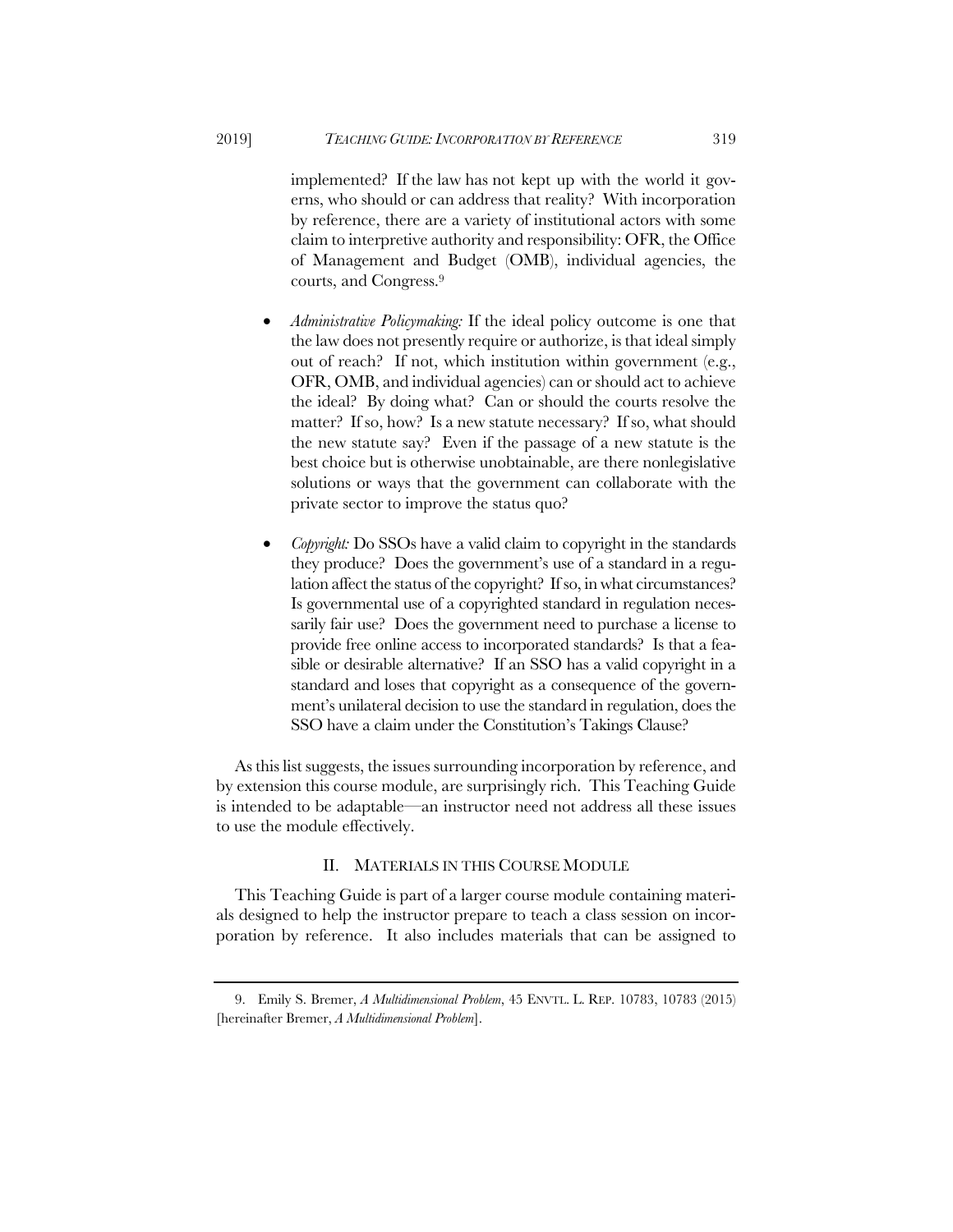students in advance of the class session. All of the following materials for this module can be found online at the Voluntary Codes and Standards website:10

- **Teaching Guide:** this document.
- **Selected Reading Materials:** either for assignment to students or preparation of the instructor—or both.
	- o Excerpt from Freedom of Information Act (FOIA), 5 U.S.C. § 552(a)(1) (adopted 1966).
	- o Excerpt from FOIA's legislative history, S. REP. NO. 88- 1219 (1964) ("Description of Subsection (a)," appearing on page 6 of 9).
	- o OMB Circular A-119:11
		- Office of Mgmt. & Budget, Exec. Office of the President, Federal Participation in the Development and Use of Voluntary Consensus Standards and in Conformity Assessment Activities, 63 Fed. Reg. 8546 (Feb. 19, 1998).
		- Office of Mgmt. & Budget, Exec. Office of the President, Federal Participation in the Development and Use of Voluntary Consensus Standards and in Conformity Assessment Activities, 81 Fed. Reg. 4673 (Jan. 27, 2016).
	- o Admin. Conf. of the U.S., Recommendation 2011-5, *Incorporation by Reference*, 77 Fed. Reg. 2257 (Jan. 17, 2012).
- **PowerPoint Slides:** optional if the instructor chooses to lecture for some or all of the class session.
- **Videos:** suitable for assignment to students in advance or for display in class—or both.
- **Glossary:** attached as the Appendix to this Teaching Guide but also available separately online.

In addition, Section VI of this Teaching Guide provides a list of additional background reading that may be helpful to the instructor.

<sup>10.</sup> Penn Program on Regulation, *Incorporation by Reference,* PENN LAW, https://www.law. upenn.edu/institutes/ppr/codes-standards/incorporation-by-reference.php (last visited May 3, 2019) [hereinafter *Incorporation by Reference (Website)*].

<sup>11.</sup> The 1998 and 2016 versions of the Office of Management and Budget (OMB) Circular are substantially the same with respect to the core elements of federal standards policy. But the 2016 version addresses the incorporation by reference public access issue. If the instructor wants students to consider how federal standards policy would affect their own solution to the incorporation by reference issue, it will make most sense to assign the 1998 version.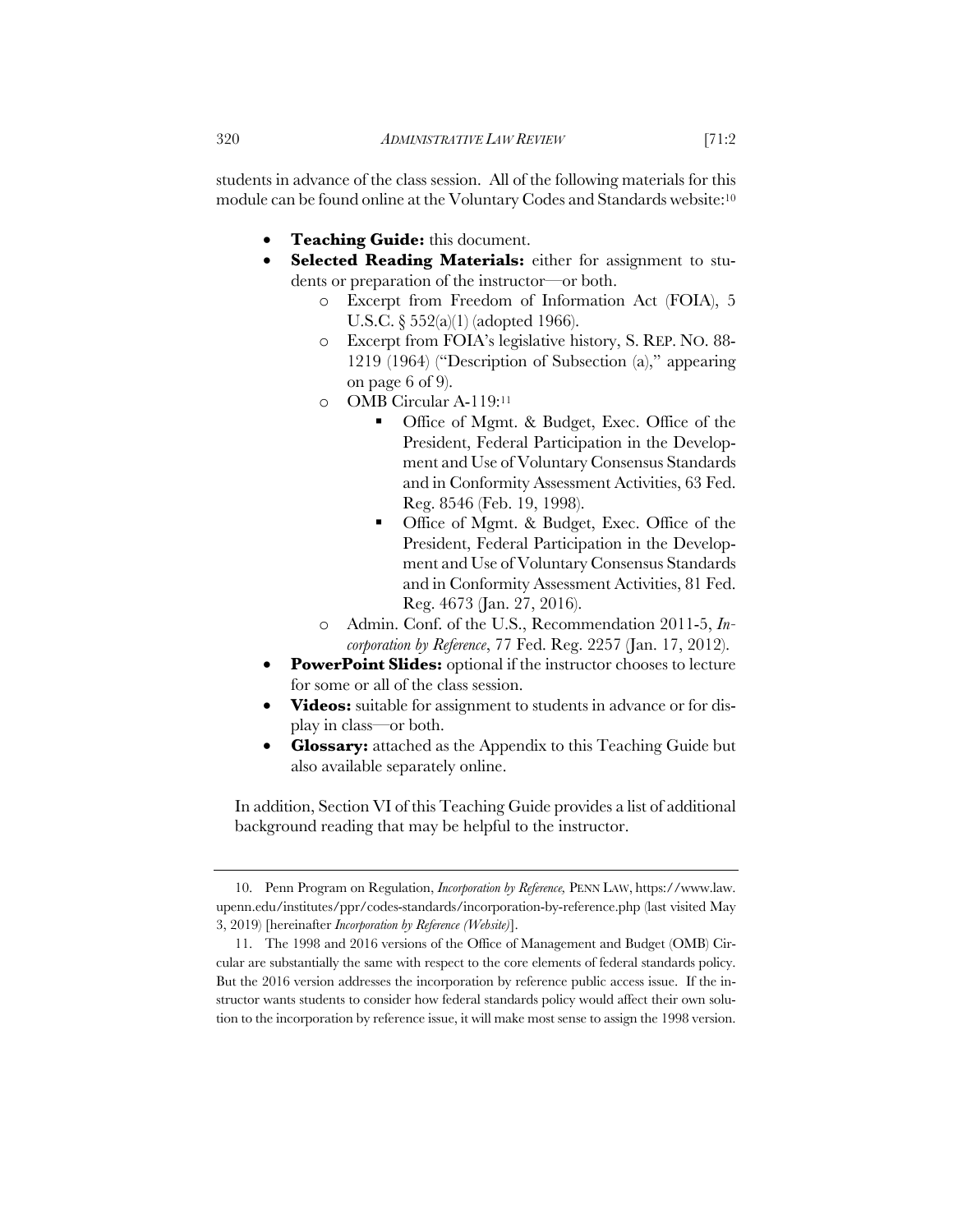#### III. BACKGROUND FOR INSTRUCTORS

The incorporation by reference issue has three core dimensions associated with it: (1) *administrative law*, including publication requirements under the FOIA, public participation requirements in informal rulemaking, and the public interest in access to the law; (2) *federal standards policy*, which imposes additional statutory requirements on agencies and facilitates a valuable public-private partnership in standards; and (3) *copyright law*, which introduces a final layer of complexity to an already important subject. Since 2011, multiple institutions have taken steps toward solving the public access conundrum created by incorporation by reference. These developments since 2011 add depth to the module and attest to the broad importance of incorporation by reference in the contemporary legal system.

# *A. Administrative Law*

Federal agencies are required by law to publish certain administrative materials, including proposed rules and final rules, in the *Federal Register*, a daily government publication.12 Final rules, which have the force of law, are additionally compiled and subsequently published by subject matter in the CFR. The CFR, which is technically considered a special edition of the *Federal Register*, provides an orderly codification of all agency pronouncements that have legal effect. An agency that fails to publish regulatory materials as required may not enforce their unpublished rules against anyone lacking actual notice.13

Incorporation by reference is a regulatory drafting technique that is permitted under a provision of FOIA enacted in 1966. Now codified at 5 U.S.C.  $\S 552(a)(1)$ , the incorporation by reference provision is embedded in the section of the law that establishes the consequences (i.e., unenforceability) for nonpublication:

Except to the extent that a person has actual and timely notice of the terms thereof, a person may not in any manner be required to resort to, or be adversely affected by, a matter required to be published in the Federal Register and not so published. *For the purpose of this paragraph, matter reasonably available to the class of persons affected thereby is deemed published in the Federal Register when incorporated by reference therein with the approval of the Director of the Federal Register*. 14

OFR has regulations governing the process agencies must go through to secure the Director's approval to incorporate materials by reference in the CFR.15 As noted earlier, the CFR currently contains more than 23,000 incorporations by reference.16

<sup>12.</sup> *See* 5 U.S.C. § 552 (2012).

<sup>13.</sup> *See id.* § 552(a)(1).

<sup>14.</sup> *Id.* (emphasis added).

<sup>15.</sup> *See* 1 C.F.R. § 51 (2014).

<sup>16.</sup> *SIBR Database*, *supra* note 4.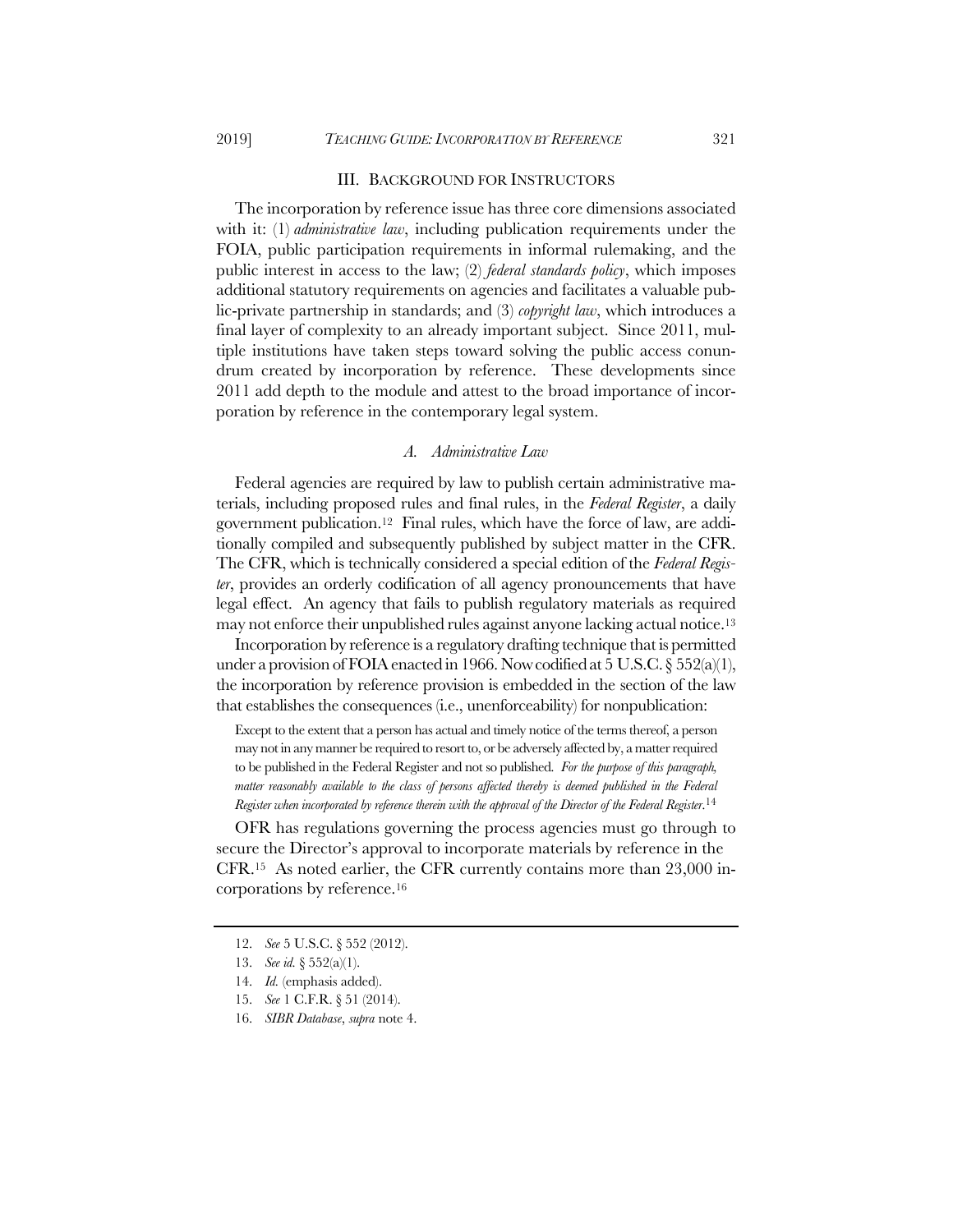322 *ADMINISTRATIVE LAW REVIEW* [71:2

Private standards—also called "voluntary consensus standards"17—are the focus of this course module because their incorporation by reference in federal regulations raises the most interesting and controversial questions. But incorporation by reference is also frequently used for other kinds of materials. Indeed, the two agencies that incorporate by reference most frequently do so for nonstandards-related purposes. First, the Environmental Protection Agency (EPA) uses incorporation by reference to approve State Implementation Plans (SIPs) under the Clean Air Act. The materials that EPA incorporates by reference when approving SIPs are state environmental regulations.18 Second, the Federal Aviation Administration (FAA) uses incorporation by reference for airworthiness directives, standard instrument approaches to airports, and airspace designations. Owners and operators of aircraft regulated by FAA are under a general duty to keep their aircraft in a safe and airworthy condition.<sup>19</sup> When a known problem with a particular aircraft comes to light, the FAA issues an airworthiness directive to specifically require owners and operators of that aircraft to address that problem through a targeted inspection or repair.20 The FAA incorporates by refer-

ence the needed service information, which is typically contained in a copyrighted manual produced by the aircraft's manufacturer.<sup>21</sup> In addition, for standard instrument approaches to airports and airspace designations, the FAA incorporates maps by reference because maps cannot be published in the CFR due to size and formatting issues.22

Although the EPA and FAA frequently incorporate materials other than standards, the incorporation by reference of private standards is controversial because these standards are developed by nongovernmental SSOs that

<sup>17.</sup> *See* National Technology Transfer and Advancement Act of 1995, Pub. L. No. 104- 113, § 12, 110 Stat. 775, 783 (1996).

<sup>18.</sup> Bremer, *Incorporation by Reference*, *supra* note 6, at 146.

<sup>19.</sup> *See* 14 C.F.R. § 39.5(a)–(b) (2012); *see also* Emily S. Bremer, *Incorporation by Reference*, *supra* note 6, at 146 (discussing the Federal Aviation Administration's (FAA's) incorporation of manufacturer service manuals into its airworthiness directives).

<sup>20.</sup> *See* 14 C.F.R. §§ 39.7, 39.9.

<sup>21.</sup> *See, e.g.*, Airworthiness Directives; The Boeing Company Airplanes, 77 Fed. Reg. 60,889–91 (Oct. 5, 2012) (to be codified at 14 C.F.R. pt. 39); *Airworthiness Directives: Incorporation by Reference*, FED. AVIATION ADMIN., https://www.faa.gov/aircraft/air\_cert/continued\_ op eration/ad/type\_incorp/ (last visited Mar. 8, 2019).

<sup>22.</sup> Although the *Federal Register* and *Code of Federal Regulations* (CFR) are now available online, formatting is determined by the physical print editions. This is because: (1) Office of Federal Register (OFR) is still under a statutory mandate to publish the physical print editions and (2) the online versions are not official because they are dynamic (an agency or court needs to know with certainty what the law required on a particular day before it can enforce that law against someone).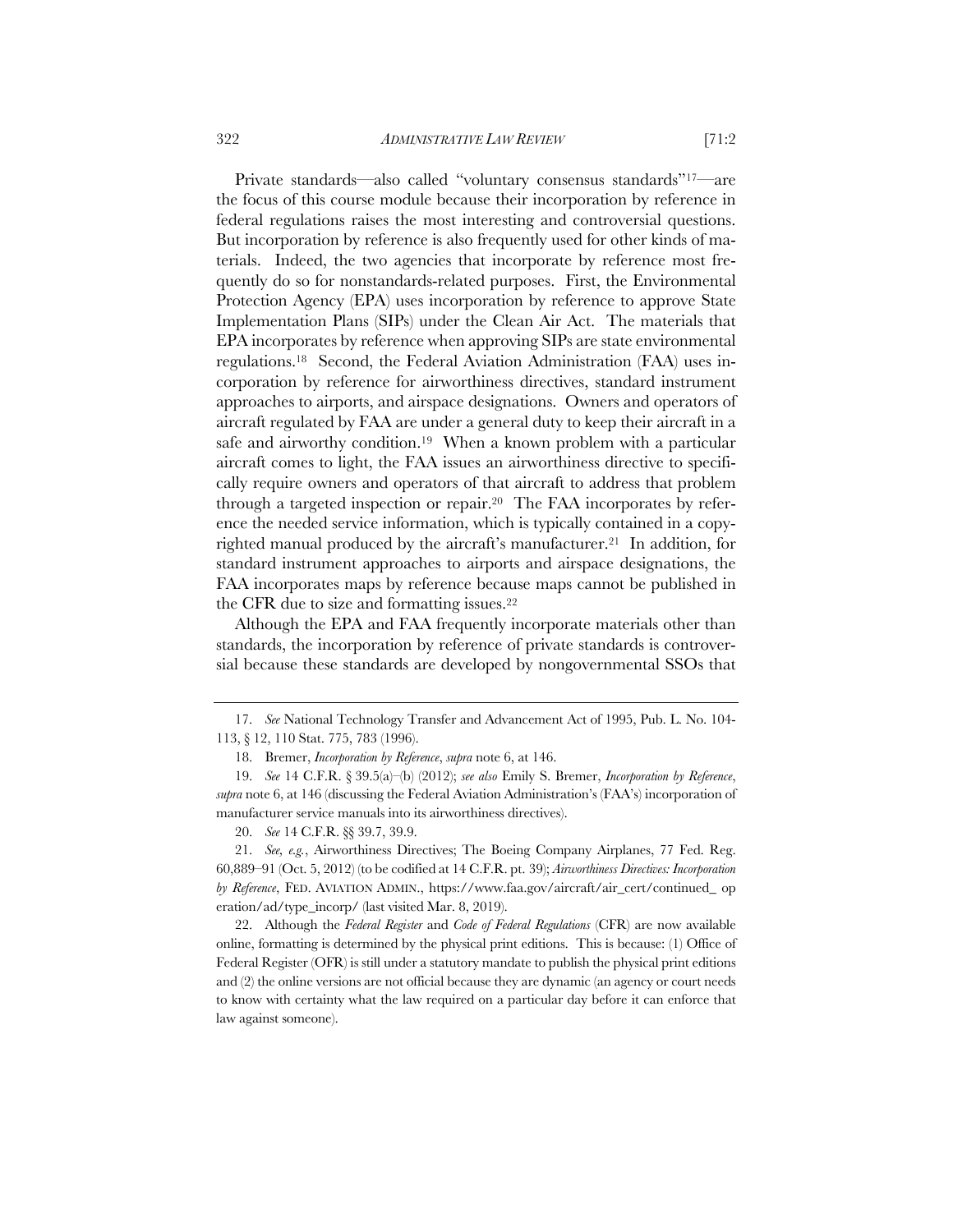often make them only available for a fee. Of course, by law all materials incorporated by reference must be "reasonably available," which has traditionally meant public inspection at OFR and in the relevant agency's library.23 This in-person physical availability is theoretically free, but it requires an in-person visit, usually to Washington, D.C..

Most standards are produced by private nonprofit SSOs that assert copyright in their standards and rely on the revenue from the sale of those documents to fund the standard-setting process.24 When an agency uses a standard in a regulation, the copyright prevents the agency from publishing the full text of that standard in the *Federal Register*, CFR, or on the agency's own website.25 Instead, the agency incorporates the standard "by reference," which means the agency identifies the standard and the organization that created it in the relevant *Federal Register* notice and CFR provision, but it does not print any of the standard's content in those governmental documents.<sup>26</sup> Interested persons must contact the relevant SSO to obtain a copy of the standard if they wish to read its content.27

The cost to purchase a copy of an incorporated standard varies. Although many are now starting to be available for free online, typically in a read-only format, many others are available only for a fee. For instance, a case study of standards incorporated by reference into federal pipeline safety regulations revealed that approximately 66% of the standards were available online for free, while the average cost to purchase a copy28 was \$150.44, the median cost was \$112.00, and the maximum cost was \$630.00.29 The cost to purchase a complete set of the standards incorporated by reference into the regulations was \$9,477.85.30

Requiring interested persons to pay to read standards incorporated by reference into proposed and final regulations can present a significant problem from the perspective of administrative law and its longstanding commitment

<sup>23.</sup> *See* 5 U.S.C. § 552(a)(1) (2012).

<sup>24.</sup> Bremer, *On the Cost of Private Standards*, *supra* note 7, at 279.

<sup>25.</sup> *See id.*

<sup>26.</sup> *See* 5 U.S.C. § 552(a)(1).

<sup>27.</sup> OFR's regulations require agencies to include "the title, date, edition, author, publisher, and identification number of the publication," 1 C.F.R.  $\S 51.9(b)(2)$  (2012), as well as contact information for the standard-setting organization (SSO) or other publisher. *See* 1 C.F.R. § 51.9(b)(4); OFFICE FED. REGISTER, IBR HANDBOOK 26 (2018), https://www.ar chives.gov/files/federal-register/write/handbook/ibr.pdf.

<sup>28.</sup> The vast majority of the standards that were found to be available online for free were available in a read-only capacity but could also be purchased in print or unrestricted electronic format.

<sup>29.</sup> Bremer, *On the Cost of Private Standards*, *supra* note 7, at 289.

<sup>30.</sup> *See id.* at 314–16.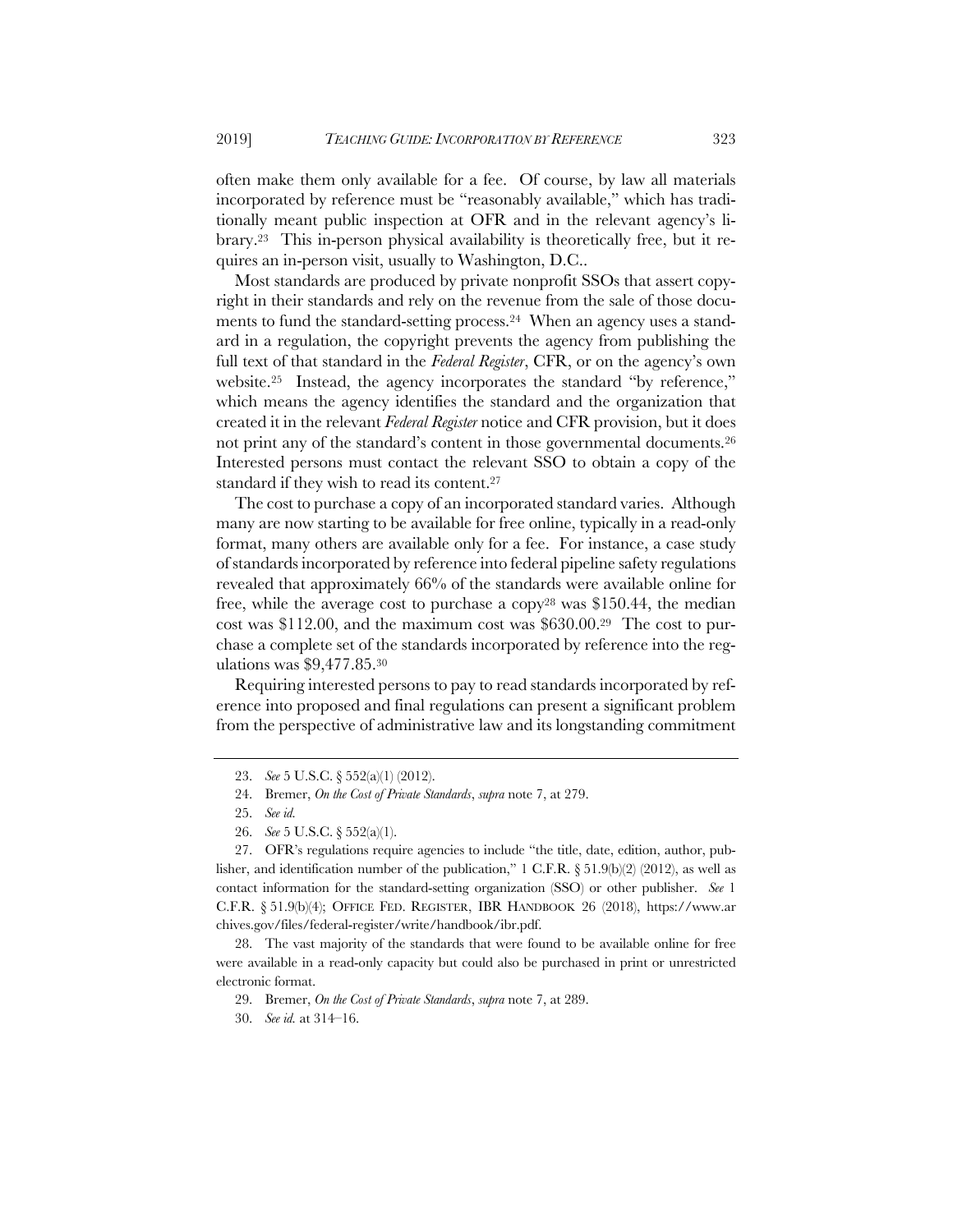to government transparency. Requiring payment undermines public participation in the rulemaking process by erecting a barrier for those who wish to comment on a proposed regulation. After a final rule is promulgated, payment requirements necessitate that anyone seeking to know what the law requires pay a private party to read the full text of a federal law.31

Any solution to this public access problem must be designed so as not to cause unintended or undesirable consequences in two other areas of law and policy. The first involves federal standards law and policy, and its underlying commitment to the value of a public-private partnership in standard-setting. The second area is copyright law. As explained below, these two areas, although distinct, are interrelated. The following two sections lay the groundwork for teaching about the public access problem by explaining these two areas and how they are relevant. These two sections are followed by a third section that identifies various possible solutions that have been offered to improve public access to incorporated standards and how those solutions might affect both standards law and policy and copyright law.

# *B. Federal Standards Law and Policy*

Under federal standards law and policy, agencies are generally required to use available privately developed standards in lieu of developing "government-unique" standards to fulfill standardization needs in regulation and procurement.32 This policy is embodied in the National Technology Transfer and Advancement Act of 1995 (NTTAA)33 and OMB Circular A-119.34 The statute states that "all Federal agencies and departments shall use technical standards that are developed or adopted by voluntary consensus standards bodies, using such technical standards as a means to carry out policy objectives or activities determined by the agencies and departments," making exception only for situations in which using the available standard would be

<sup>31.</sup> Regulated parties usually already have access to incorporated standards because they need them to run their business regardless of the incorporation by reference. Perhaps for this reason, most of the complaints about public access to incorporated standards come from thirdparty beneficiaries of the regulations. These individuals and entities are interested not in their own legal obligations, but in the legal obligations being imposed upon others.

<sup>32.</sup> Office of Mgmt. & Budget, Exec. Office of the President, Federal Participation in the Development and Use of Voluntary Consensus Standards and in Conformity Assessment Activities, 81 Fed. Reg. 4673 (Jan. 27, 2016), https://www.nist.gov/sites/default/files/re vised\_circular\_a-119\_as\_of\_01-22-2016.pdf [hereinafter OMB Circular A-119 (2016)].

<sup>33.</sup> Pub. L. No. 104-113, 110 Stat. 775 (1996). Despite its title, the National Technology Transfer and Advancement Act (NTTAA) was actually enacted in the first months of 1996 and presented to President Clinton for signing on March 7, 1996.

<sup>34.</sup> See OMB Circular A-119 (2016), *supra* note 32.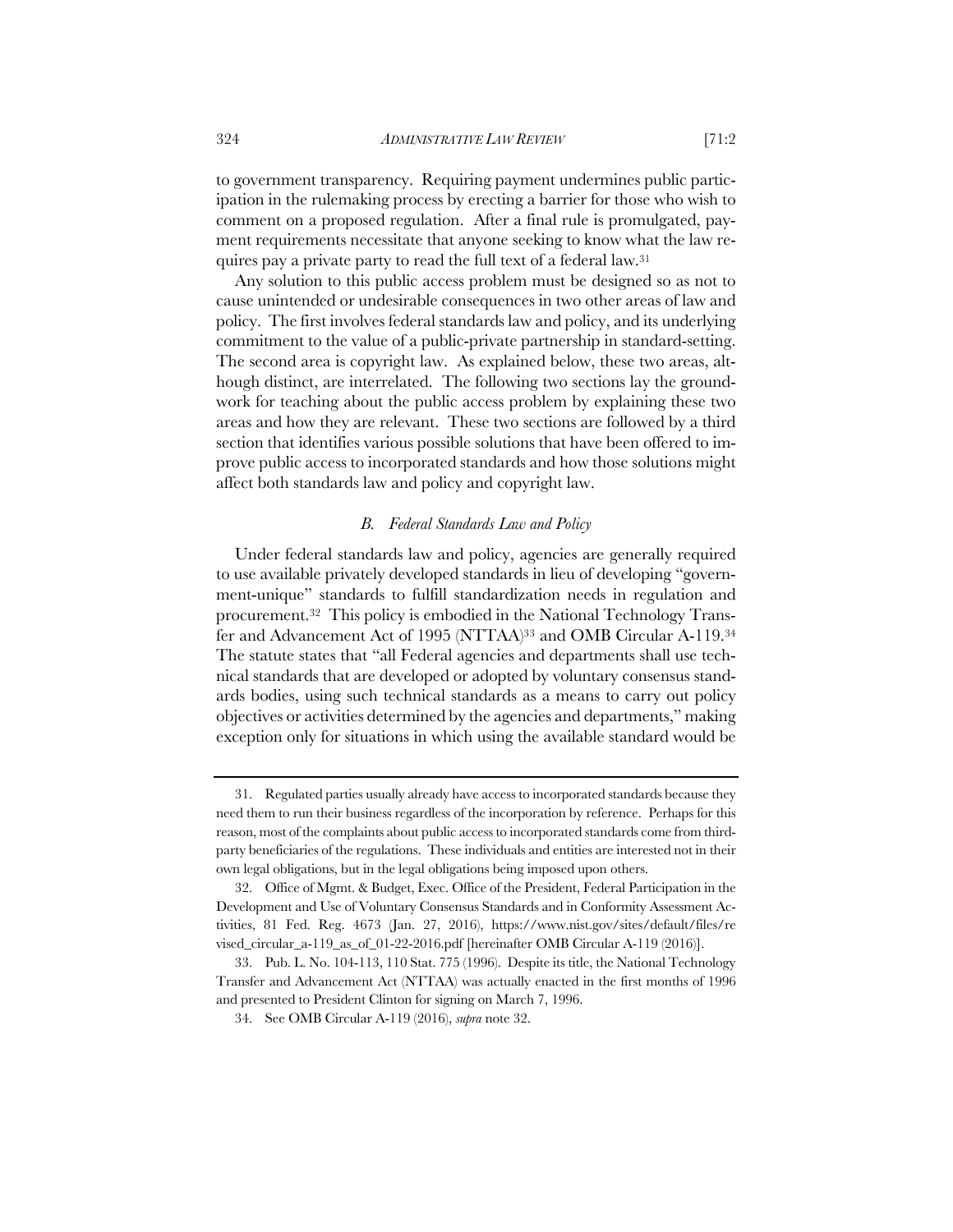"inconsistent with applicable law or otherwise impractical."<sup>35</sup> In addition, the requirement to use private standards extends only to voluntary consensus standards, which are defined according to the process used in their development.36 OMB Circular A-119 broadly defines the attributes of the voluntary consensus process: (1) openness, (2) balance of interest, (3) due process, (4) an appeals process, and (5) consensus, which is defined as general agreement but not necessarily unanimity.37

Federal standards law and policy offers a number of benefits. It saves substantial time and money that federal agencies would otherwise have to invest to develop standards themselves.38 It gives agencies access to technical and engineering expertise that exists outside of the government.39 And it promotes uniformity in the standards that are used across the government and in the private sector to address the same subject matter.40

Most importantly, federal standards law and policy recognizes the reality that the United States has a vast, predominately private standardization system.41 This system emerged in the late 1800s and—as it has grown and become more sophisticated—a strong public-private partnership in standards has emerged.<sup>42</sup> In the 1960s and 1970s, federal agency use of private standards in regulation became commonplace.43 The Administrative Conference of the United States (ACUS)<sup>44</sup> adopted a recommendation on the subject around the same time as the first version of Circular A-119 was being developed in the late 1970s.45 In early 1996, Congress essentially codified OMB Circular A-119 by enacting the NTTAA.46

40. *See generally id.* at 304–05 (discussing the history of NIST and the emergence of voluntary consensus standards).

42. *See id.* at 301–02, n.137.

44. The Administrative Conference of the United States (ACUS) is a free-standing federal agency that studies administrative procedure and makes consensus-based recommendations for improvement to other agencies, the President, Congress, and the Judicial Conference. *See* ADMIN. CONF. OF THE U.S., https://www.acus.gov/acus (last visited Mar. 1, 2019).

45. *See* Admin. Conf. of the U.S., Recommendation 78-4, *Guidance in Federal Agency Interaction with Private Standard-Setting Organizations*, 44 Fed. Reg. 1357, 1357 (Jan. 5, 1979).

46. Wolf, *supra* note 38, at 816 n.61.

<sup>35.</sup> *See* National Technology Transfer and Advancement Act of 1995, Pub. L. No. 104- 113, § 12, 110 Stat. 775, 783.

<sup>36.</sup> *See id.*

<sup>37.</sup> OMB Circular A-119 (2016), *supra* note 32, at 16.

<sup>38.</sup> *See* Tyler R.T. Wolf, *Existing in a Legal Limbo: The Precarious Position of Standards- Development Organizations*, 65 WASH. & LEE L. REV. 807, 812, 817 (2008).

<sup>39.</sup> *See* Bremer, *On the Cost of Private Standards*, *supra* note 7, at 299–300.

<sup>41.</sup> *See id.* at 303.

<sup>43</sup>*. Id.* at 305–06; Bremer, *Incorporation by Reference*, *supra* note 6, at 134, 148–49.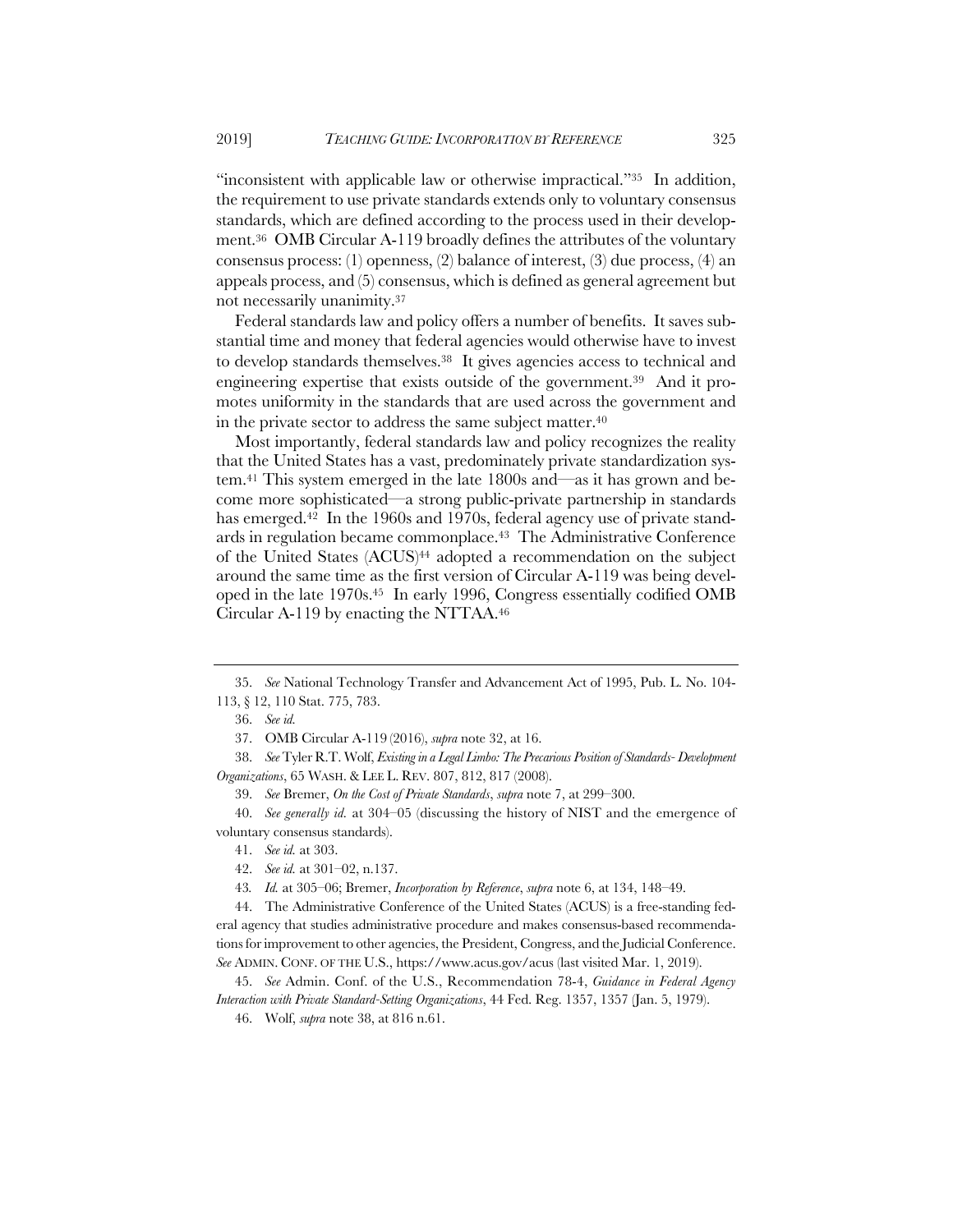As a practical matter, when an agency needs a technical standard to flesh out a regulatory requirement, it often finds that a private technical standard has already become the prevailing standard in the relevant industry.<sup>47</sup> In these circumstances, the agency may need to use the existing standard to carry out its statutory mandate and effectively integrate public regulatory requirements with an existing network of private technical standards.48

# *C. Copyright*

Copyright is the second area of law relevant to the public access problem surrounding incorporation by reference. Copyright law presents at least three issues.

The first issue is the eligibility of standards for copyright protection. The general view that standards can be copyrighted has not been seriously challenged in the courts.49 One scholar has questioned it, however, at least with respect to certain information and communications technology standards.<sup>50</sup>

The second issue is whether and under what circumstances a government reproduction of a copyrighted work might constitute a fair use. A 1999 opinion from the Department of Justice's Office of Legal Counsel (OLC) addresses this question, explaining that a government use is not necessarily a fair use.<sup>51</sup>

The third issue is whether a standard loses its copyright protection when a government entity adopts that standard as law or incorporates it by reference into law.52 Two theories might suggest that a copyrighted standard does lose its protection upon incorporation. One theory is that the standard enters the public domain when it becomes part of the law.53 Another theory is that, upon adoption or incorporation, the *idea* of the standard merges with the one and only possible expression of "the law."54 It is a fundamental principle of copyright law that ideas cannot be copyrighted.55 Only expressions of ideas

<sup>47.</sup> *See* Bremer, *On the Cost of Private Standards*, *supra* note 7, at 308.

<sup>48.</sup> *See* Nina A. Mendelson, *Private Control Over Access to the Law: The Perplexing Federal Regulatory Use of Private Standards*, 112 MICH. L. REV. 737, 784–87 (2014).

<sup>49.</sup> *See* Pamela Samuelson, *Questioning Copyright in Standards*, 48 B.C.L.REV. 193, 194–95 (2007). 50. *See generally id*.

<sup>51.</sup> Whether Government Reproduction of Copyrighted Materials is a Noninfringing "Fair Use," 23 Op. O.L.C. 87, 104 (1999), https://www.justice.gov/sites/default/files/ olc/opinions/1999/04/31/op-olc-v023-p0087.pdf.

<sup>52.</sup> *See* Bremer, *Incorporation by Reference*, *supra* note 6, at 170–71.

<sup>53.</sup> Samuelson, *supra* note 49, at 219–20.

<sup>54.</sup> Bremer, *Incorporation by Reference*, *supra* note 6, at 170–71.

<sup>55.</sup> *See* 17 U.S.C. § 102 (2012).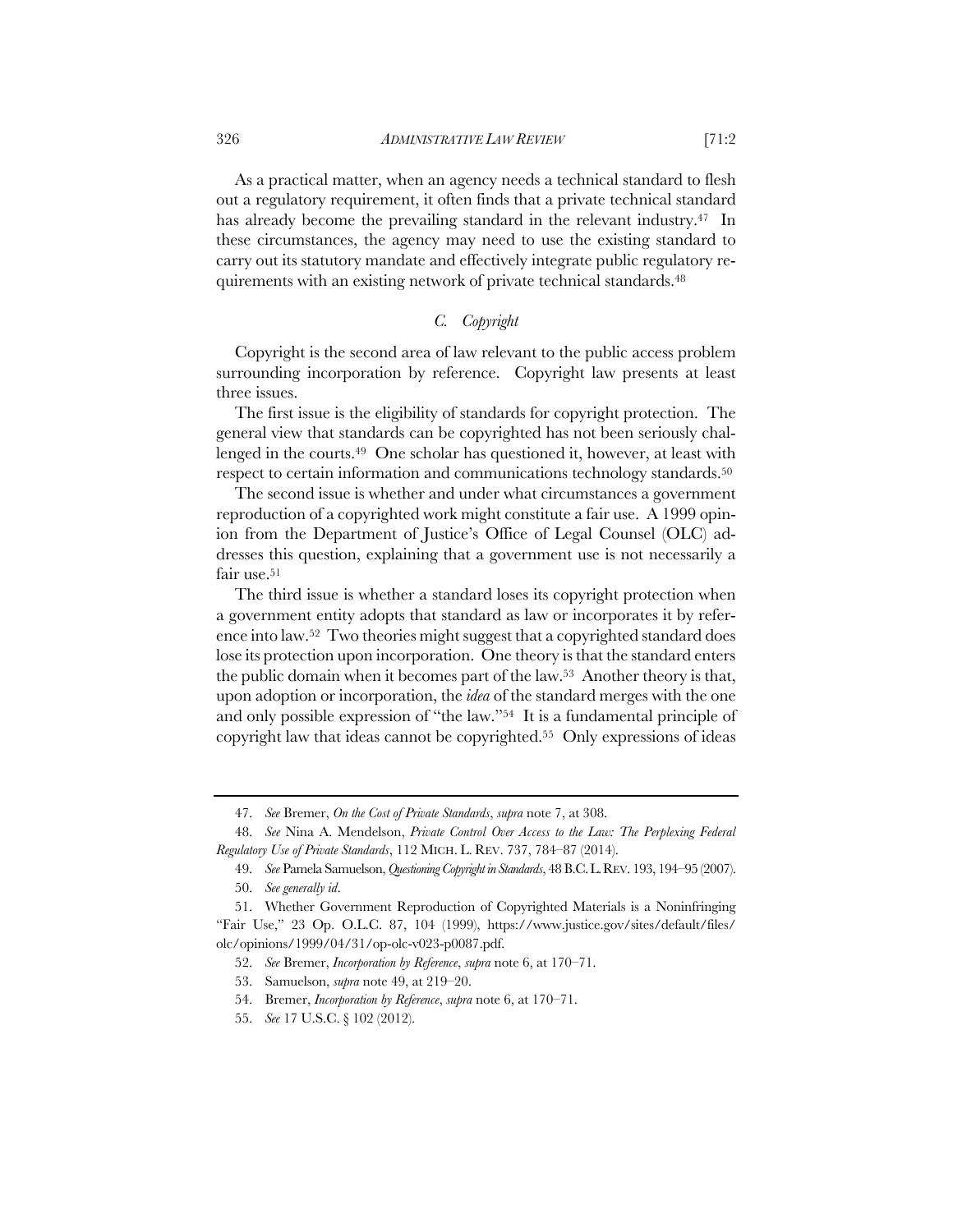can be copyrighted.56 When there is only one or two ways to express an idea, the expression and the idea may merge.57 As a consequence, the expression will have no or only very thin copyright protection. If the merger doctrine is applied in the incorporation by reference context, this means that when the standards are incorporated into law by reference, they lose much or all of their copyright protection.58

The canonical case most relevant to this third issue of continued copyright protection for standards incorporated into federal regulations was *Veeck v. Southern Building Code Congress International, Inc.*59 This case involved a model building code developed for the purpose of being adopted as a law. Two small towns in Texas adopted the code as intended. $60$  A local activist seeking to make the law more accessible bought a copy of the model code, stripped the copyright information from it, and posted it online as the code of the two towns.61 The code developer sued and prevailed in the district court and before a Fifth Circuit panel.62 A divided en banc court reversed, holding that the code as adopted into law could not be copyrighted, although the code developer retained copyright in the model code.<sup>63</sup> The court explained its decision by invoking both the public domain theory and merger doctrine.64 But it expressly held that it was only deciding the applicability of copyright to adopted model codes, specifically distinguishing from its ruling standards incorporated by reference into the law, citing OMB Circular A-119.65 Thus, *Veeck* did not resolve the question of continued copyright protection for incorporated standards. The Supreme Court denied a petition for certiorari in the case.66

There are at least two aspects of the *Veeck* court's decision that are difficult to understand. First, the court held that the code developer retained some copyright in its model code and yet could not prevent Veeck from posting the code online as adopted into law.67 As explained above, however, what Veeck in fact posted was the model code and, in all cases in which a model code is adopted as law, the model code will be identical or nearly identical to

<sup>56.</sup> *Id.*

<sup>57.</sup> Samuelson, *supra* note 49, at 215.

<sup>58.</sup> *Id.*

<sup>59.</sup> 293 F.3d 791 (5th Cir. 2002), *cert. denied* 539 U.S. 969 (2003).

<sup>60.</sup> *Id.* at 793.

<sup>61.</sup> *Id.*

<sup>62.</sup> *Id.* at 794.

<sup>63.</sup> *Id.* at 793–94, 806.

<sup>64.</sup> *Id.* at 799–801.

<sup>65.</sup> *Id.* at 803–04, 804 n.20.

<sup>66.</sup> 293 F.3d 791 (5th Cir. 2002), *cert. denied* 539 U.S. 969 (2003).

<sup>67.</sup> *Id.* at 793.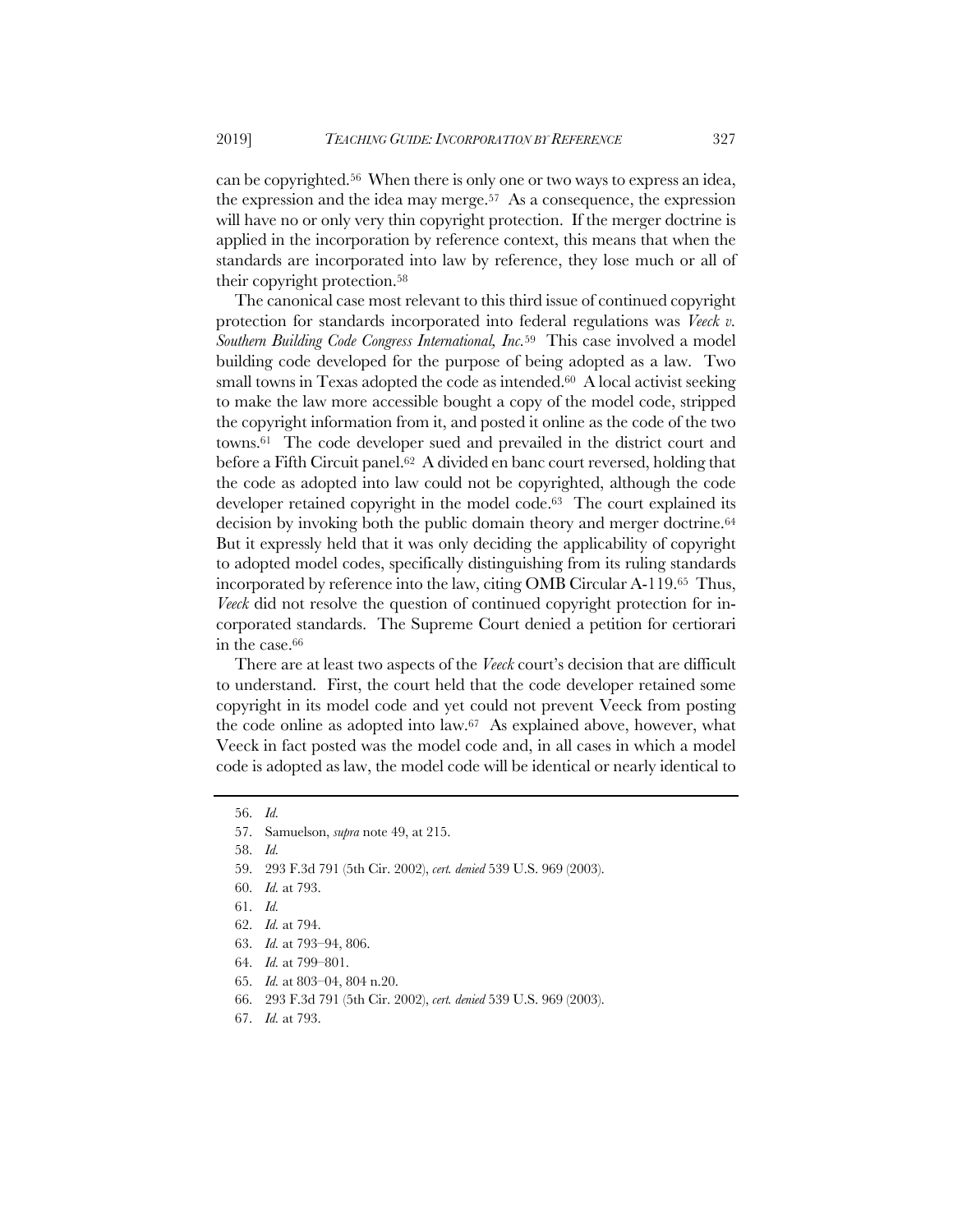the code as adopted as law. It is therefore hard to see, as a practical matter, what rights the code developer retained following the court's decision.

Second, as already noted, the court expressly stated that the "wholesale adoption of a model code" as law is different from the "official incorporation of extrinsic standards," explaining that the copyright caselaw involving the latter "is distinguishable in reasoning and result."<sup>68</sup> In so doing, the court cited Circular A-119.69 Whether a code or standard is adopted as law or incorporated by reference, however, the legal consequence is the same: the previously private, copyrighted code or standard becomes part of "the law."70 The *Veeck* court's attempt to distinguish between these two methods of giving legal effect to a privately authored document presumably cannot be justified on any principled basis and is thus perhaps best understood as a pragmatic attempt to cabin the decision and avoid any conflict with federal standards law and policy.

As explained further below, the only subsequent court that has squarely considered the issues left open in *Veeck* has held that standards incorporated by reference into federal regulation retain their copyright protection.<sup>71</sup> The U.S. Court of Appeals for the D.C. Circuit reversed the district court, but declined to address the central questions, citing constitutional avoidance concerns.72 The case was remanded for further proceedings before the district court.

The copyright issue is intimately related to the matter of funding the standard-setting process. As previously noted, the revenue model most SSOs have adopted relies heavily on the revenue generated from the sale of standards. Copyright protects this model. When you think of counterfeit products, you generally think of things like Louis Vuitton handbags. But standards get counterfeited, too! For example, the National Fire Protection Association (NFPA) has had problems with people selling counterfeit copies of the National Electric Code.73 NFPA's ability to enforce its copyright protects the SSO's primary funding source and helps to prevent the dissemination of potentially erroneous copies of its standards.

<sup>68.</sup> *Id.* at 804 (citing CCC Info. Servs. v. Maclean Hunter Mkt. Reports, Inc., 44 F.3d 61 (2d Cir. 1994); Practice Mgmt. Info. Corp. v. Am. Med. Ass'n, 121 F.3d 516 (9th Cir. 1997), *opinion amended by* 133 F.3d 1140 (9th Cir. 1998)).

<sup>69.</sup> *Id.* at 804 n.20.

<sup>70.</sup> *Id.* at 802.

<sup>71.</sup> *See* Am. Soc'y for Testing & Materials v. Public.Resource.Org, Inc., Nos. 13-cv-1215 & 14-cv-0857, 2017 WL 473822, at \*1, \*14-15 (D.D.C. Feb. 2, 2017).

<sup>72.</sup> *See* Am. Soc'y for Testing & Materials v. Public.Resource.Org, 896 F.3d 437, 441, 459 (D.C. Cir. 2018).

<sup>73.</sup> Mike Hazell, *NFPA President Jim Shannon Talks About Copyright Lawsuit*, NAT'L FIRE PROTECTION ASS'N BLOG (Oct. 8, 2013), https://community.nfpa.org/community/nfpa-to day/blog/2013/10/08/nfpa-president-jim-shannon-talks-about-copyright-lawsuit.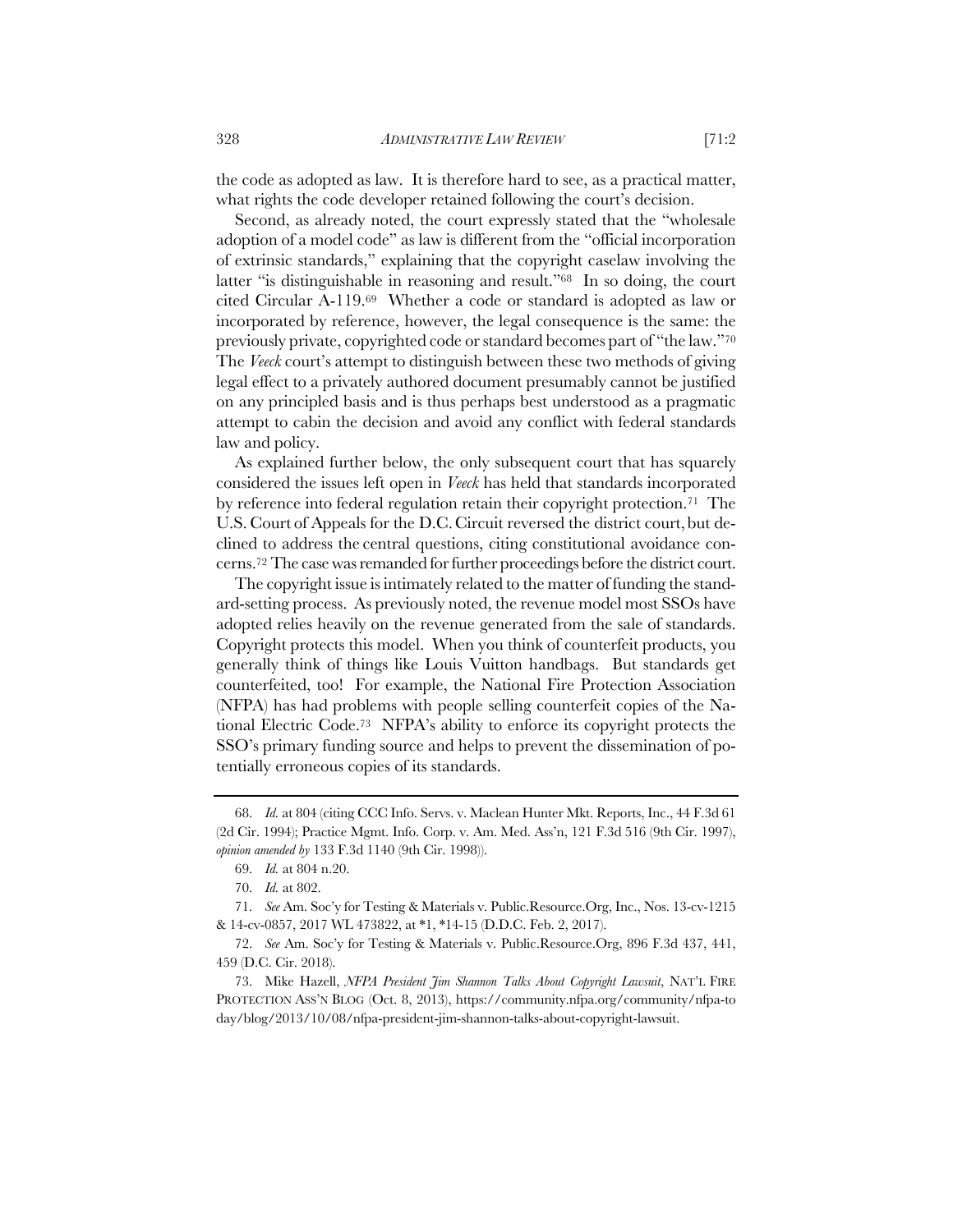There are alternative funding models that could reduce or eliminate the need for SSOs to rely on copyright royalties, but each has its disadvantages:

- SSOs could rely on membership fees or other fees imposed on anyone who wishes to participate in the standard-setting process. This would simply shift the costs upstream. The difficulty is that the fees may then operate as a barrier to participation by financially limited interest groups such as small businesses and consumer advocacy groups.74
- SSOs could rely more on donations. The difficulty here is that this could give the largest and most wealthy members of industry too much leverage over the standard-setting process. This could weaken the integrity of—or at least the appearance of the integrity of—the standard-setting process and compromise standard quality. In one instance, an entity that gave large donations to NFPA threatened to discontinue its support because it was displeased with the substance of NFPA's standards. Because NFPA had sufficient revenue from other sources—copyright royalties—it was able to tell the entity, in effect, to take a hike.75
- The government could pay for the licenses necessary to provide free online access to all incorporated standards. This would effectively turn the standards into public goods accessible to all, including members of industry who would otherwise purchase copies of the standard for non-regulatory purposes. In essence, the government would have to buy out the market for the standard. The cost would be prohibitive. This approach might also create a financial incentive for an agency to use an outdated version of a standard for which another agency had already secured the necessary license, rather than select the best standard possible.

A final point to note about funding is that, as a practical matter, few standards make money. SSOs typically have a small number of standards that are widely used and generate most of their revenue. These successful standards

<sup>74.</sup> James A. Thomas, *A Business Model that Works*, STANDARDIZATION NEWS (May/June 2010), https://www.astm.org/PRESIDENT/mj10\_a\_business\_model\_that\_works.html.

<sup>75.</sup> James Shannon, President & Chief Exec. Officer, Nat'l Fire Prot. Ass'n, Remarks at the American National Standards Institute (ANSI) Open Forum: Government Reliance on Voluntary Consensus Standards and Conformance Programs (Oct. 2, 2013) (on file with author).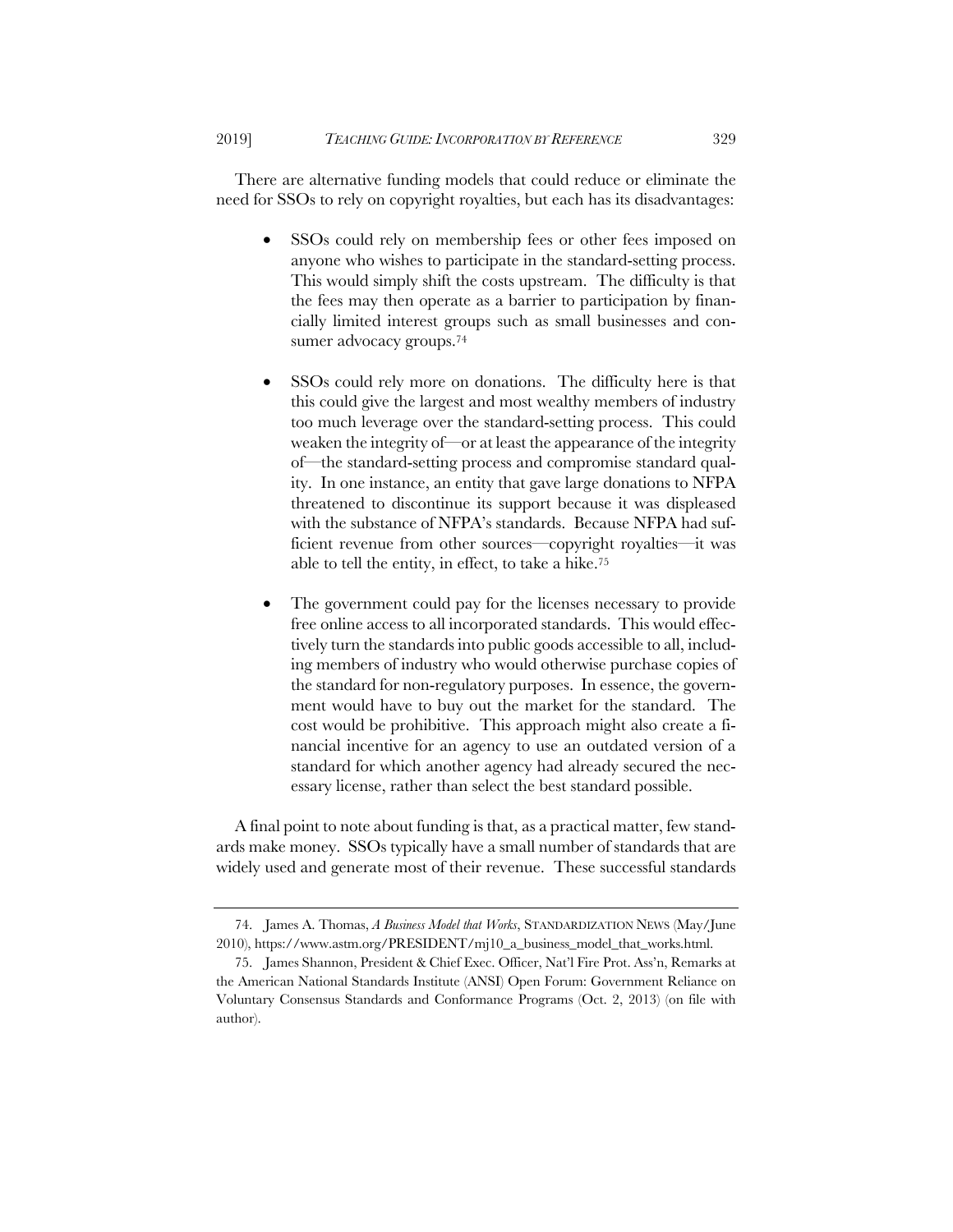thus cover the SSOs' overall costs, including the costs to develop more minor standards that are needed but could not generate sufficient revenue to support themselves.76 The most successful standards are also the ones that federal agencies most often need to incorporate by reference. These are the standards most likely to have acquired de facto authoritative status in an industry due to their usefulness, proven quality, and widespread acceptance.<sup>77</sup> Thus, although a small percentage of all standards are used in regulation, the standards incorporated are often the ones that generate the bulk of the revenue necessary to fund standards development more broadly. As a consequence, eliminating the SSOs' ability to rely on the revenue that these most prominent standards generate would likely have significant ripple effects throughout the entire standardization system.78

#### *D. Possible Solutions*

This Section examines the various legal and policy solutions that have been suggested to expand public access to standards incorporated by reference into federal regulations. The funding considerations and options discussed in the previous section may be relevant to this analysis, but SSO funding is predominantly a private sector concern. In contrast, this Section considers solutions from the government's perspective—what could Congress, the Executive Branch, or courts do to address incorporation by reference's public access problem.

*Free Access Mandate*. For many students, the most obvious solution to incorporation by reference's public access problem would be to mandate free access to incorporated standards. Because the government neither creates nor has unilateral control over private standards that are or may be incorporated by reference, a free access mandate would most likely need to be structured as a statutory requirement that agencies only use standards that the public can freely access. The requirement could be imposed via a government-wide statute, perhaps enacted as an amendment to  $5$  U.S.C.  $\S 552(a)(1)$ .

<sup>76.</sup> *See Standards, Regulations and Incorporation by Reference: An Interview with Emily Bremer of the Administrative Conference of the United States*, ASTM STANDARDIZATION NEWS (Nov./Dec. 2012), https://www.astm.org/standardization-news/?q=first-person/standards-regulations-and-incorporation-by-reference-nd12.html.

<sup>77.</sup> Bremer, *On the Cost of Private Standards*, *supra* note 7, at 332.

<sup>78.</sup> A reasonable estimate is that only 2%–4% of all privately authored technical standards are incorporated by reference into federal regulations. For example, the case study of technical standards incorporated into federal pipeline regulations revealed that, while three SSOs were responsible for 73% of the incorporated standards, those standards were only a tiny percentage—one-tenth of 1%, 2%, and 3.7%—of the SSO's respective standards portfolios. *See id.* at 306–07.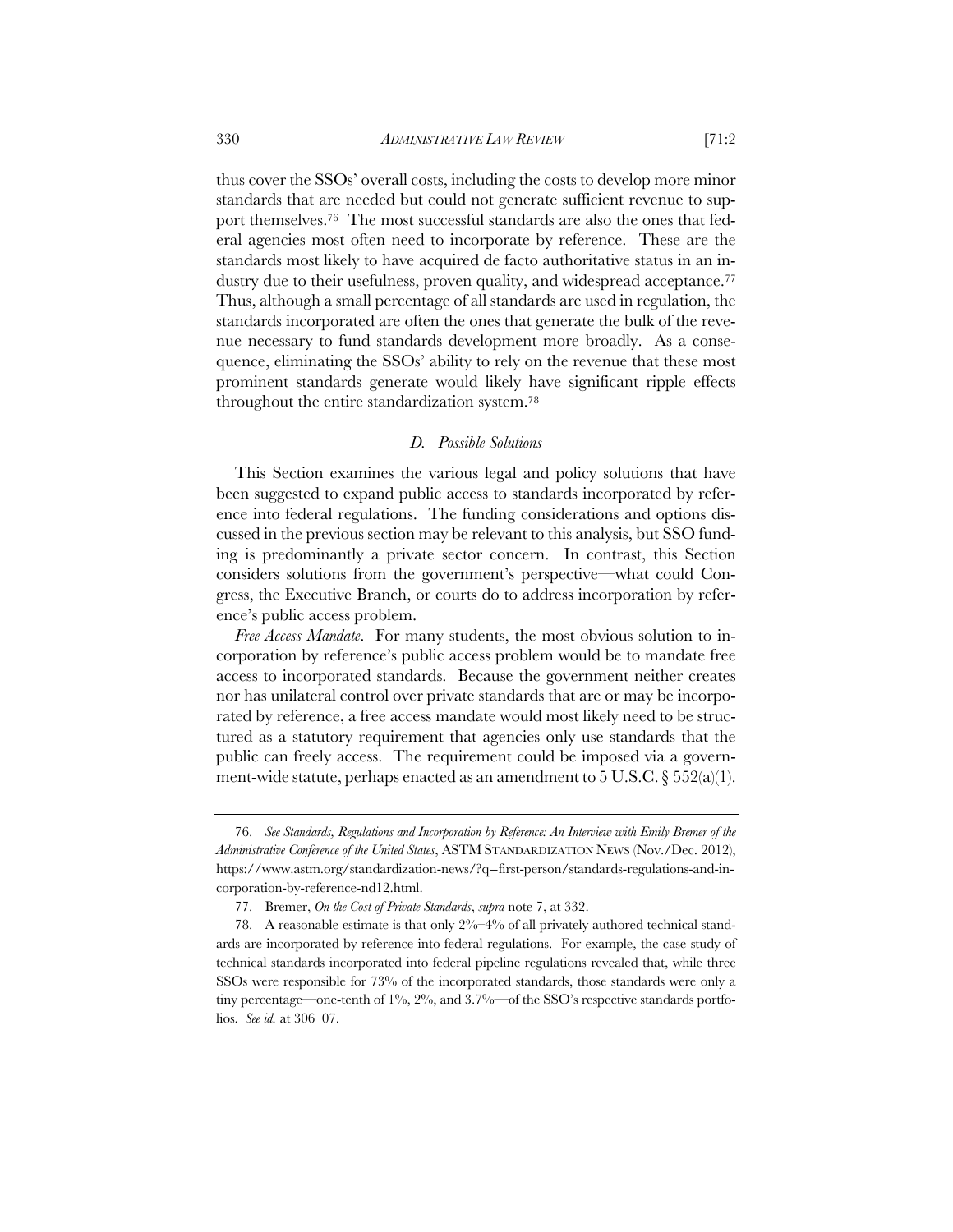This has the virtue of addressing the issue definitively in a single, governmentwide statute. There are a variety of issues to consider in evaluating this possibility:

- Would the requirement apply retroactively, to standards already incorporated by reference, or only prospectively, to standards incorporated by reference after the mandate is enacted? If the former, what would be the costs—in terms of funding, time, and opportunity costs—for agencies? Would the statute include a deadline for agencies to complete any rulemaking proceedings necessary to amend existing regulations to remove or modify affected incorporations by reference? If the statute would apply only prospectively, would agencies then have an incentive not to update their incorporations by reference as newer versions of the incorporated standards became available? Standards are typically updated every two-to-five years to improve safety, reflect advances in technology, or respond to changes in industry and market conditions.79
- What kind of free access would be required? Incorporated standards must already be accessible to the public for free at the OFR and in agency reading rooms.80 If the goal is to provide access beyond these existing public inspection requirements, the text of any new statute mandating free access must clearly state what is required. Possibilities here include: (1) publication of the full text of the standard in the *Federal Register* and CFR; (2) online access on the agency's own website; or (3) online access on the SSO's website. If online access is required, could it be read-only access, or must the document be available in an unrestricted format? How can the agency provide the required free access when the standards are copyrighted? Which option is most likely to address the SSO's concerns for protecting their copyrights and funding models?
- If copyright prevents an agency from complying with the free access mandate, how will that affect federal standards law and policy? The NTTAA provides that agencies may choose not to use

<sup>79.</sup> *See, e.g.*, Bremer, *Incorporation by Reference*, *supra* note 6, at 188; AM. SOC'Y OF MECH. ENG'RS, BOILER AND PRESSURE VESSEL CODE: AN INTERNATIONAL CODE (2017), https://www.asme.org/wwwasmeorg/media/ResourceFiles/Shop/Standards/New%20 Releases/ASME-BPVC-Brochure-webview.pdf [hereinafter BOILER AND PRESSURE VESSEL CODE 2017].

<sup>80.</sup> Bremer, *Incorporation by Reference*, *supra* note 6, at 136, 143.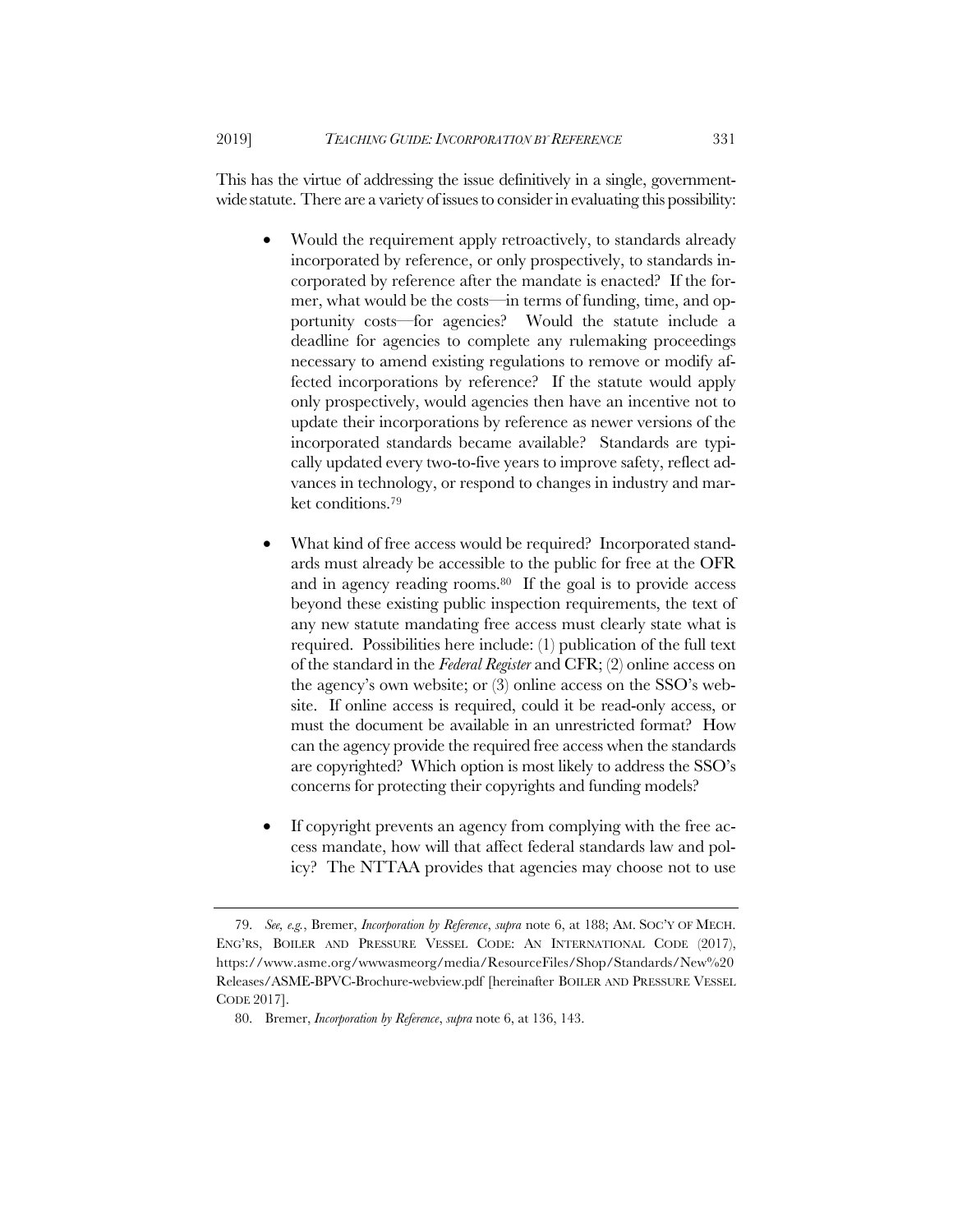an available voluntary consensus standard when that use would be "inconsistent with applicable law or otherwise impractical."81 Under this language and by virtue of the last-in-time rule, agencies unable to secure the mandatory free access to incorporated standards could lawfully stop using those standards. This outcome would undermine federal standards policy. Perhaps free access to the law is more important than the values and benefits underlying federal standards policy. But if so, presumably that value judgment should be made deliberately and thoughtfully. If agencies cannot use private standards, how will they meet their standardization needs? Do they have (or can they acquire) the expertise and funding necessary to develop their own standards? If so, how will agencies address potential conflicts between governmentunique standards and private standards, which may have acquired de facto authoritative status in the industry? Will such conflicts raise the costs of enforcement (for an agency) and compliance (for industry)?

- If the free access mandate effectively prevents agencies from using copyrighted standards that cannot be made freely accessible, how would that affect the agencies' ability to fulfill their respective statutory missions?
	- o In some instances, an agency is required by statute to use a specified private standard in its regulation. For example, the Consumer Product Safety Commission (CPSC) is required by its own organic statute to use standards developed by the American Society for Testing and Materials (ASTM) in CPSC regulations on toy safety.82 If ASTM standards are copyrighted and cannot be made freely available, the CPSC would not be able to simultaneously: (1) meet the requirements of its organic statute; (2) comply with a new statute mandating free access; and (3) respect copyright.
	- o In other instances, there may be one or more private standards that are authoritative in an industry and their use may be essential to an agency's mission. For example, the American Society of Mechanical Engineers (ASME) produces the Boiler and Pressure Vessel Code, a multi-

<sup>81.</sup> *See* National Technology Transfer and Advancement Act of 1995, Pub. L. No. 104- 113, § 12(3), 110 Stat. 775, 783 (1996).

<sup>82.</sup> 16 C.F.R. § 1250.1 (2018).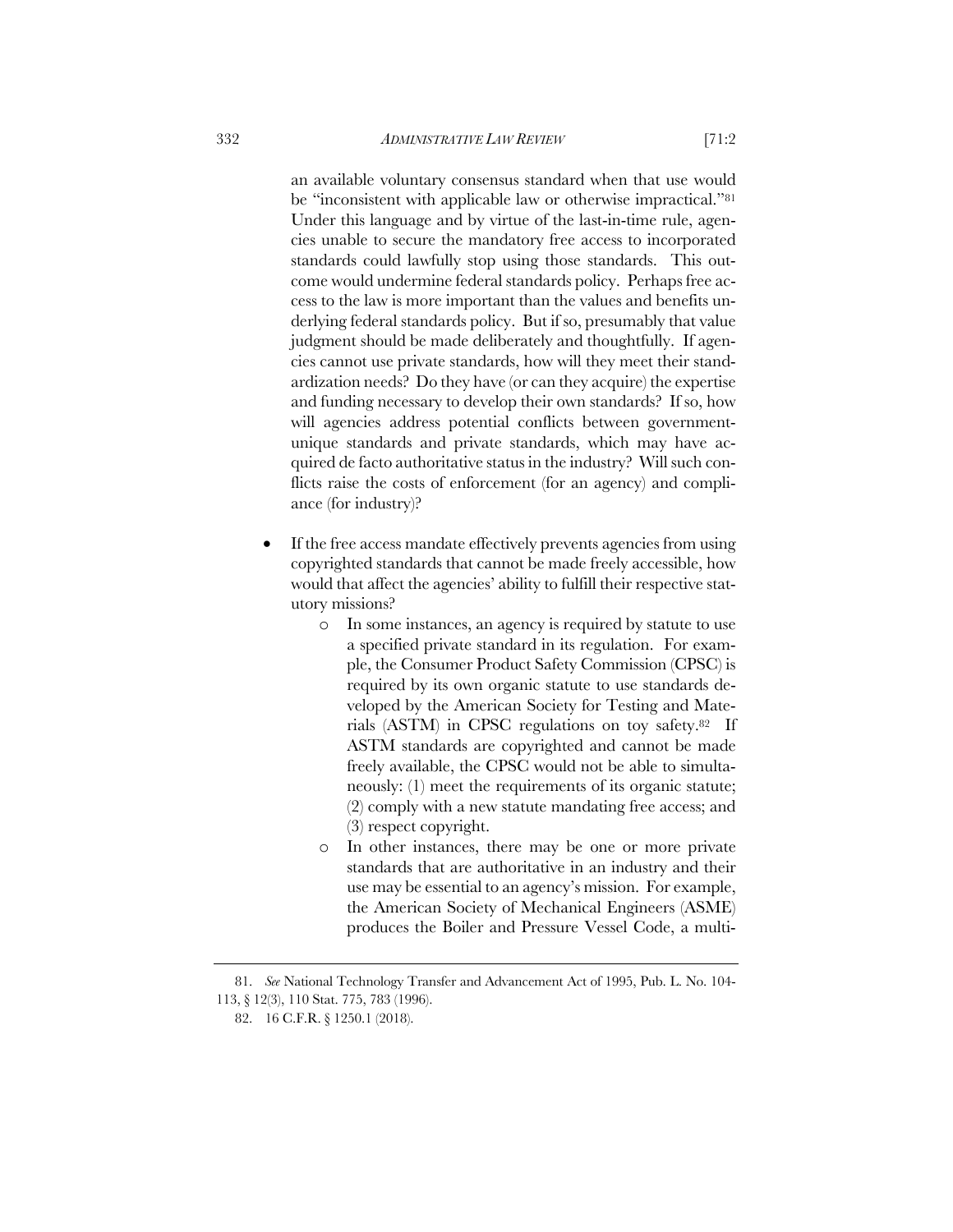volume standard that spans thousands of pages and ensures the safety of everything from residential hot water heaters to nuclear reactors.<sup>83</sup> In continuous development since 1914, the Boiler and Pressure Vessel Code has been the de facto national standard since the 1950s and the de facto international standard since 1972.84 It is incorporated into the law of all 50 states and into the regulations of numerous federal agencies.85 It also provides most of ASME's funding,86 making the SSO extremely reluctant to provide it available online for free. Some agencies need to use this standard to ensure public safety or to adequately explain to regulated parties how the standard and the agency's regulatory requirements are integrated.87 Again, if a standard like this is copyrighted and cannot be made freely accessible, would a free access mandate effectively block agencies from using such standards even when necessary to advance their missions? Overall, how would this affect agencies, regulated industries, and the public?

*Government Licensing.* Another possibility is that an agency could negotiate with and pay SSOs for a license to publish the standards that are incorporated into regulations. This could be done incrementally, agency-by-agency, or across government under a statutory requirement or amendment to OMB Circular A-119. The implications of this approach were discussed in the preceding section on copyright.

*Free Access in Federal Depository Libraries.* The public could be given free access to incorporated standards via their inclusion in the Federal Depository Library Program (FDPL).88 Through this program, the Government Publishing Office (GPO) distributes a collection of government documents free of charge to 1150 designated libraries throughout the United States and its territories.89 By statute, only "government publications" may be included in

<sup>83.</sup> *See generally* AM. SOC'Y OF MECH. ENG'RS, BOILER AND PRESSURE VESSEL CODE (2019), https://www.asme.org/shop/standards/new-releases/boiler-pressure-vessel-code; BOILER AND PRESSURE VESSEL CODE 2017, *supra* note 79.

<sup>84.</sup> *See, e.g.*, Bremer, *On the Cost of Private Standards*, *supra* note 7, at 327–28.

<sup>85.</sup> *See id.*

<sup>86</sup>. AM. SOC'Y OF MECH. ENG'RS, ANNUAL REPORT FY2018 23 (2018).

<sup>87.</sup> Bremer, *On the Cost of Private Standards*, *supra* note 7, at 332.

<sup>88.</sup> *See* FED.DEPOSITORY LIBR.PROGRAM, https://www.fdlp.gov(lastvisitedMar. 20, 2019).

<sup>89.</sup> *See A Brief History of the FDLP: The FDLP Mission Today*, FED. DEPOSITORY LIBR. PROGRAM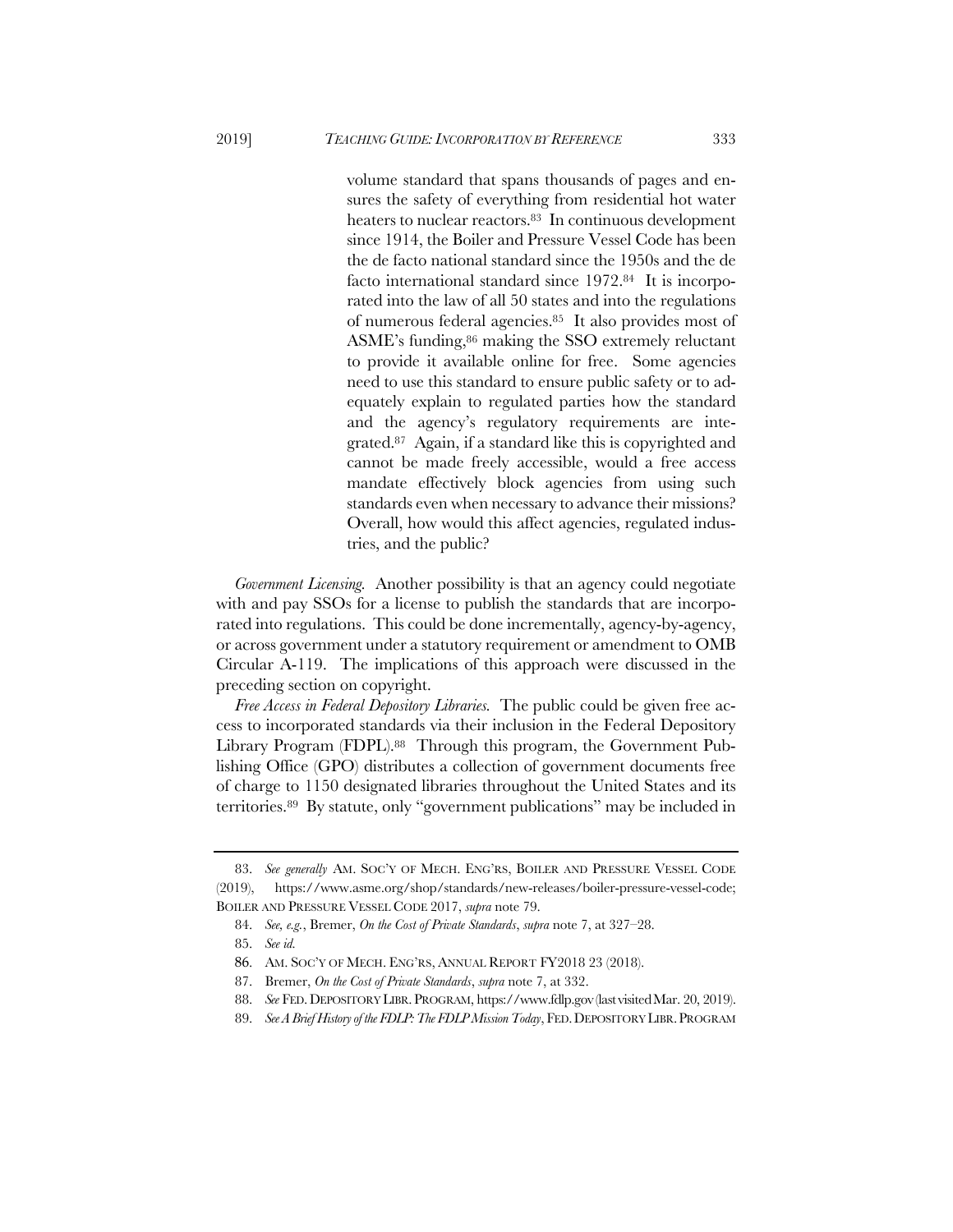the program.90 The statute defines "government publication" as "informational matter which is published as an individual document at Government expense, or as required by law."91 To include privately published materials such as standards, the statute would need to be amended. Then, individual agencies would be responsible for negotiating with SSOs and paying the costs of licensing the material for distribution to depository libraries. This solution would not achieve the ideal of free online access. But the licensing costs the government would need to pay would likely be much lower than the costs, previously discussed, of licensing the standards for online distribution. Another consideration is that when one agency has already paid the cost to include a standard in the program, another agency that later incorporates the same standard may not have to pay the charge. This could be viewed as an advantage; however, it also could create an incentive for agencies to incorporate by reference outdated versions of standards that have already been included in the FDPL by another agency.

*Elimination of Copyright Protection for Incorporated Standards*. If incorporated standards were not copyrighted, agencies could freely publish their full text in the *Federal Register* and CFR or online. Copyright protection for incorporated materials, including standards, could be eliminated legislatively, through an amendment to the Copyright Act, or judicially, through application of the copyright doctrines discussed above. Under such a regime, would the incorporation by reference of a standard into a regulation effectuate a taking that requires compensation under the Constitution's Takings Clause?92 How would the loss of copyright as a central feature of the SSO funding model affect the private standardization system? In the absence of a right and incentive to prevent third parties from publishing the standards, who would ensure that only accurate copies are being used for both regulatory and non-regulatory purposes? If the answer is "no one," would that threaten public safety, economic efficiency, or other values?

*Public-Private Collaboration.* A final option would be for individual agencies to negotiate with SSOs and encourage them to offer free online access to incorporated standards during the rulemaking process and after the final regulation is promulgated. This option, for which the author of this guide has advocated,93 is discussed in the next section. It is an incremental solution that can be implemented without any change in the law.

<sup>(</sup>Mar. 20, 2018), https://www.fdlp.gov/about-fdlp/mission-history/a-brief-history-of-the-fdlp. 90. *See* 44 U.S.C. § 1902 (2012).

<sup>91.</sup> *Id.* § 1901.

<sup>92.</sup> *See* U.S. CONST. amend. V.

<sup>93.</sup> *See* Bremer, *Incorporation by Reference, supra* note 6, at 141.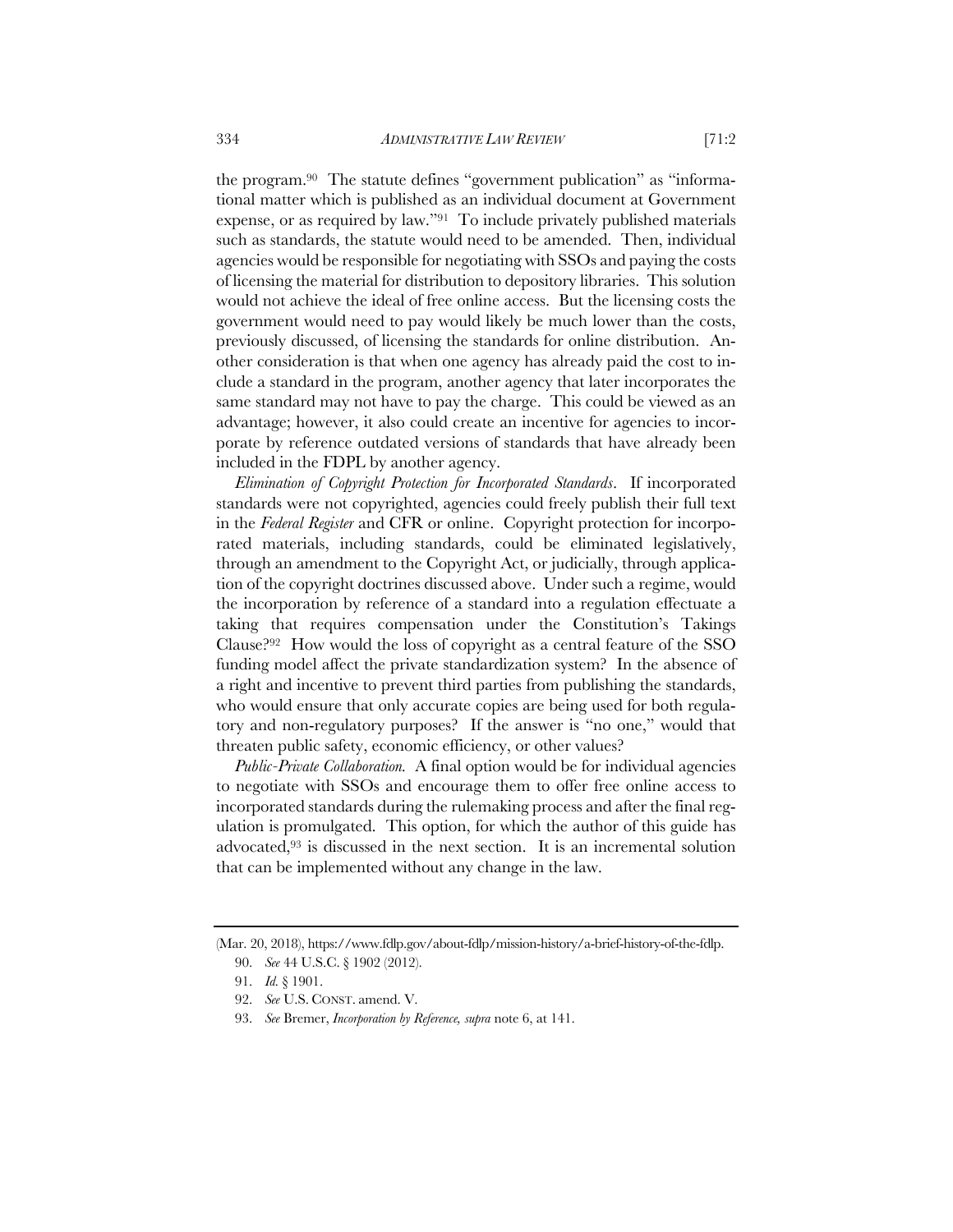#### *E. Responses to the Public Access Issue*

A class discussion of the policy options listed above could be followed by lecture or discussion of the options that have in fact been pursued more recently to address incorporation by reference's public access problem. This section provides an overview of some of these more recent developments.

*ACUS Study.* In 2011, ACUS initiated a study of incorporation by reference.94 The author of this Teaching Guide was an Attorney Advisor at ACUS at the time and both proposed the study and served as the agency's in-house researcher. The study examined a variety of administrative law issues that arise when agencies incorporate extrinsic materials in federal regulations.95 The public access issue was the most difficult and controversial aspect of the study, and although the ACUS study also encompassed the question of public access to non-standards materials, standards were the core concern. In December 2011, ACUS adopted a recommendation that offered a collaborative solution. 96 It urged administrative agencies to reach out to copyright holders before incorporating by reference any copyrighted material into a proposed rule or final regulation.97 It suggested that the agency could ask the copyright holder to provide free online access to the material, using technological tools such as read-only access that could preserve the copyright's value.98 This solution was modeled in part on the NFPA's then decade-long experience with offering free online access to all of its codes and standards in a read-only format.<sup>99</sup> This experience suggested that, although read-only protection is somewhat costly to provide and relatively easy to crack, it is sufficient to expand access while protecting the SSOs' core market (i.e., people working in the relevant industry, who are likely to want hard copies or fully functional electronic copies for use in the field).

Several Public Members of ACUS did not think the ACUS recommendation went far enough. These members included Columbia Law Professor Peter Strauss,<sup>100</sup> Michigan Law Professor Nina Mendelson,<sup>101</sup> and Carl

<sup>94.</sup> *See id*.

<sup>95.</sup> *See* Admin. Conf. of the U.S., Recommendation 2011-5, *Incorporation by Reference*, 77 Fed. Reg. 2257 (Jan. 17, 2012).

<sup>96.</sup> *Id.* at 2257.

<sup>97.</sup> *Id.* at 2258.

<sup>98.</sup> *Id.*

<sup>99.</sup> *See* Bremer, *Incorporation by Reference, supra* note 6, at 177.

<sup>100.</sup> *See* Peter Strauss, Comment in Support of Revised Proposal for Amendment of IBR Recommendation, (Dec. 2, 2011), https://www.acus.gov/sites/default/files/documents/ Revised-Strauss-Comments.pdf.

<sup>101.</sup> Nina Mendelson, *We Need Full Public Access to the Law*, REG. REV. (July 1, 2013), https://www.theregreview.org/2013/07/01/01-mendelson-access-to-law/.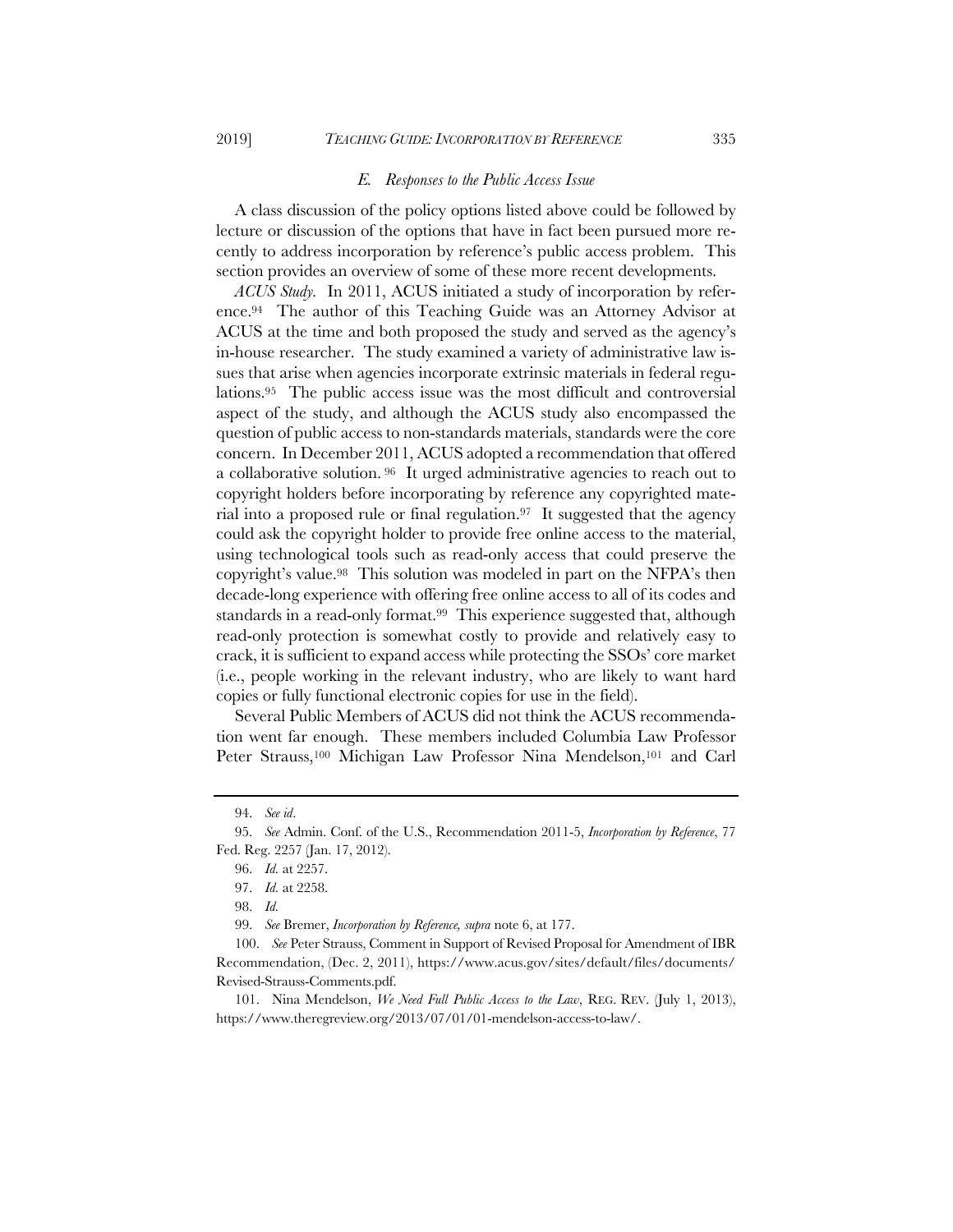Malamud,<sup>102</sup> a data transparency activist and the founder and CEO of Public.Resource.Org.103 These three experts have been actively involved in the post-recommendation incorporation by reference debate, and their contributions are detailed below.104

*OFR Rulemaking.* In January 2012, on behalf of a group mostly composed of other law professors, Professor Strauss filed a petition for rulemaking with OFR, asking the agency to revise its incorporation by reference regulations to adopt a more stringent public access requirement for incorporated standards.105 On February 27, 2012, OFR put the petition out for public comment.106 On October 2, 2013, OFR partially granted the petition by issuing a notice of proposed rulemaking.107 Ultimately, on November 7, 2014, OFR issued a final rule updating its incorporation by reference regulations by adopting the ACUS recommendation and implementing it through new requirements for agencies to address the public access issue in the preamble to proposed and final incorporation by reference rules.108

*OMB Circular Revision.* In March 2012, OMB began work on a revision of Circular A-119, in part to address the public access issue raised by the incorporation by reference of voluntary consensus standards in regulations.109 The Circular had last been revised in 1998, in response to the NTTAA's enactment.110 On February 11, 2014, OMB put a draft revision out for public comment.111 After extensive public and interagency comment, OMB

105. Incorporation by Reference, Announcement of a Petition for Rulemaking and Request for Comments, 77 Fed. Reg. 11,414 (proposed Feb. 27, 2012) (to be codified at 1 C.F.R. pt. 51).

<sup>102.</sup> *See* Carl Malamud, Comments on Redraft of ACUS IBR Recommendation (Oct. 1, 2011), https://www.acus.gov/sites/default/files/documents/111001-Malamud-Comments. pdf; Carl Malamud, Comments on Report (Sept. 12, 2011), https://www.acus.gov/sites/ default/files/documents/Malamud-Comments-on-IBR.pdf.

<sup>103.</sup> *Our People*, PUBLIC.RESOURCE.ORG, https://public.resource.org/about/index. html (last visited Jan. 29, 2019).

<sup>104.</sup> Video clips of Professors Strauss and Mendelson discussing incorporation by reference are included online as part of this course module. *See Incorporation byReference(Website)*, *supra* note 10.

<sup>106.</sup> *See id.*

<sup>107.</sup> *See* Incorporation by Reference, 78 Fed. Reg. 60,784 (proposed Oct. 2, 2013) (to be codified at 1 C.F.R. pt. 51).

<sup>108.</sup> *See* Incorporation by Reference, 1 C.F.R. § 51 (2014).

<sup>109.</sup> *See* Federal Participation in the Development and Use of Voluntary Consensus Standards and in Conformity Assessment Activities, 77 Fed. Reg. 19,357 (request for information Mar. 30, 2012).

<sup>110.</sup> *See* Office of Mgmt. & Budget, Exec. Office of the President, Federal Participation in the Development and Use of Voluntary Consensus Standards and in Conformity Assessment Activities, 63 Fed. Reg. 8546 (Feb. 19, 1998) [hereinafter OMB Circular A-119 (1998)].

<sup>111.</sup> *See* Federal Participation in theDevelopment and Use of Voluntary Consensus Standards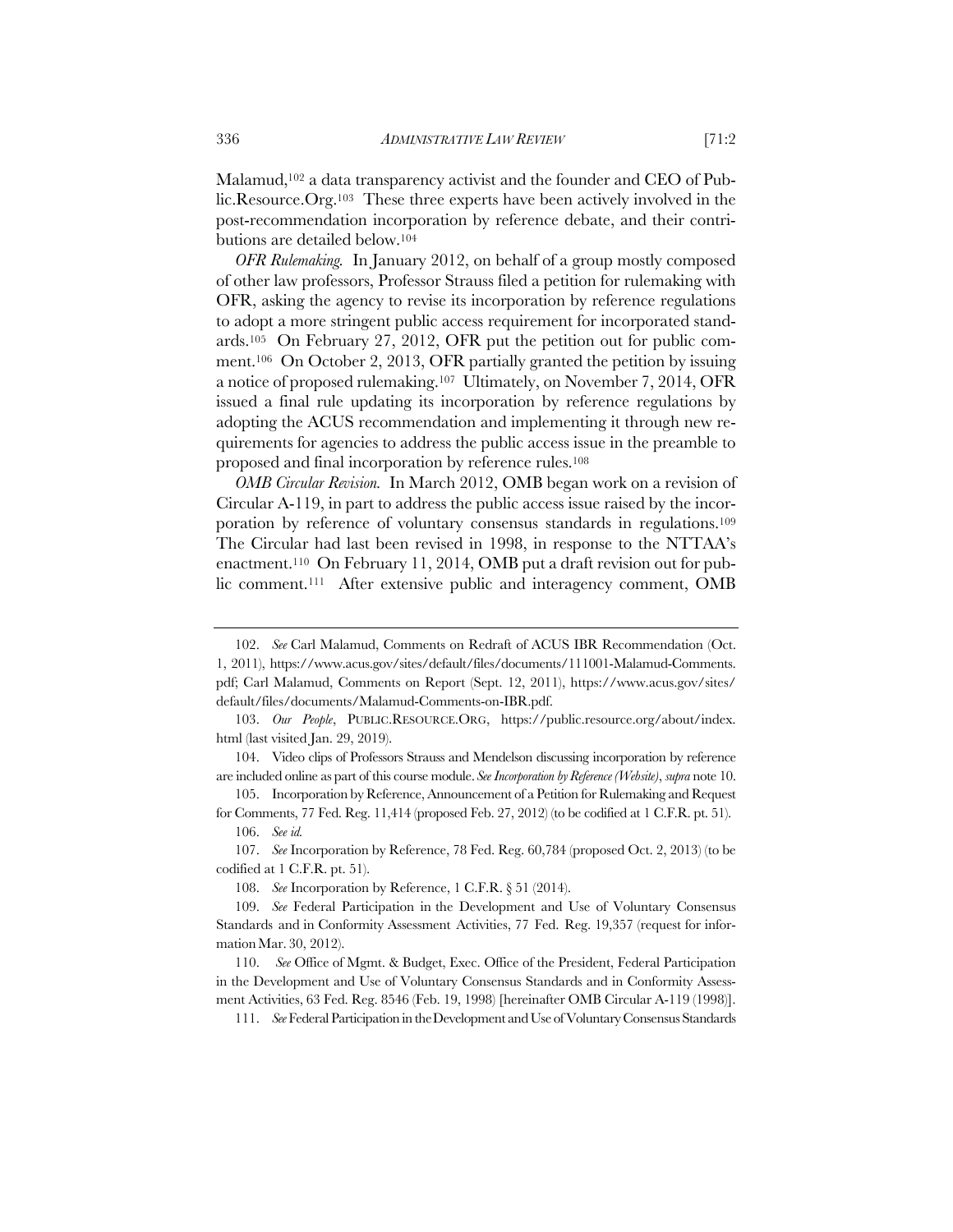released a revised version of the Circular in January 2016, explicitly adopting ACUS's collaborative approach to address incorporation by reference's public access problem.112

*Copyright Litigation.* In early 2012, Public.Resource.Org set up a lawsuit to test the scope of copyright protection for incorporated standards.113 The organization sent a large, decorated box containing copies of standards that had been incorporated by reference into federal regulations.<sup>114</sup> The box was sent to a number of SSOs and federal government agencies, including ACUS, OMB, and OFR. When they opened the box, they discovered red, white, and blue packing material in the shape of the American flag, followed by a set of reprinted standards, transmittal letters explaining the purpose of the box, and other pictures and artwork.115 The letter solicited comments from the recipients, setting May 1, 2012 as the deadline for comments and explaining that upon the close of the comment period, Public.Resource.Org would begin posting the standards online in violation of the copyright. OMB returned its box unopened and no comments were received. As promised, Public.Resource.Org began to make available an online repository of the full text of all incorporated standards.

In 2013 and 2014, two groups of SSOs filed complaints against Public.Resource.Org in the U.S. District Court for the District of Columbia, alleging

113*.* Carl Malamud has also urged Congress to adopt an "Edicts of Government" amendment to the Copyright Act to address these issues. *See An Edicts of Government Amendment*: *Hearings on Review of U.S. Copyright Law Before the Subcomm. On Courts, Intellectual Prop., & the Internet of the H. Comm. on the Judiciary*, 113th Cong. (2014) (statement of Carl Malamud), https://www.acus.gov/sites/default/files/documents/Malamud%20Written%20Testimony  $\frac{6}{20}$ for%201-14-14%20Hearing.pdf.

114. *See* Carl Malamud, *Liberating America's Secret, For-Pay Laws*, BOINGBOING (Mar. 19, 2012, 10:29 PM), http://boingboing.net/2012/03/19/liberating-americas-secret.html.

115*.* Slide 8 of the PowerPoint slides, *When Technical Standards Meet Administrative Law: A Teaching Guide on Incorporation by Reference*, that are part of this course module contains some pictures of these materials; although it is not necessary to discuss the subject in class, it certainly adds some color to the discussion. *See Incorporation by Reference (Website)*, *supra* note 10; *see also* Cory Doctorow's Photos, FLICKR, https://secure.flickr.com/photos/doctorow/tags/ bigboxofstandards/ (last visited Feb. 22, 2019) (providing additional photos of the materials).

and in Conformity Assessment Activities, 79 Fed. Reg. 8207 (request for comments Feb. 11, 2014).

<sup>112.</sup> *See* OMB CircularA-119 (2016), *supra* note 32. OMB did not publish the full text of the Circular in the *Federal Register*. Instead, it published a notice of availability in the *Federal Register* and then posted the full text of the Circular on the White House's website. This link stopped working after President Trump took office, but fortunately NIST now provides the document on its website. *See* Key Federal Law and Policy Documents: NTTAA & OMB A-119, NAT'L INST. OF STANDARDS & TECH. (July 20, 2018), https://www.nist.gov/standards gov/what-we-do/federal-policy-standards/key-federal-directives.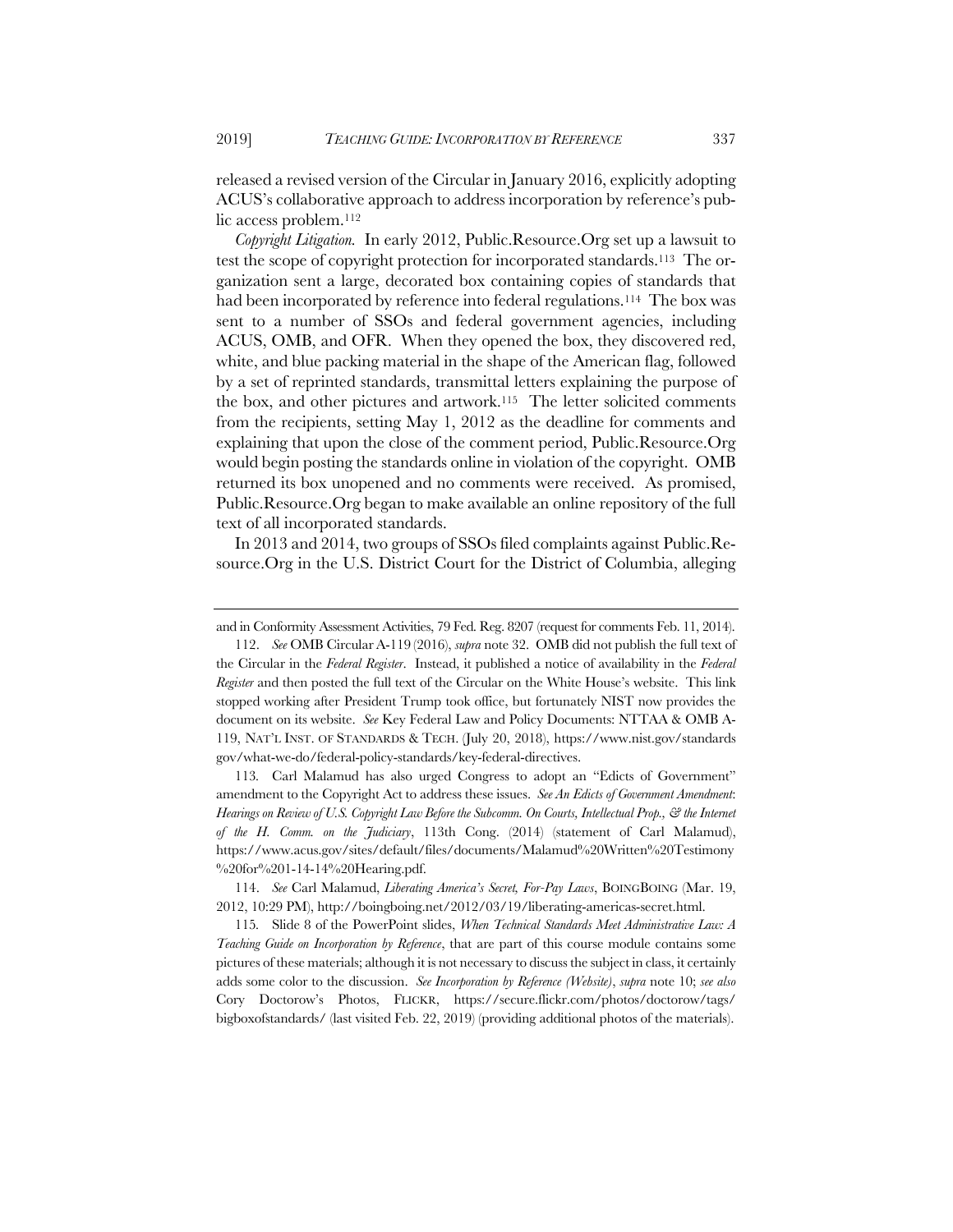copyright infringement and seeking injunctive relief.116 The cases were consolidated and in February 2017, the District Court granted summary judgment to the SSOs.117 On appeal, the United States Court of Appeals for the D.C. Circuit reversed the district court, but declined to address the core issues on constitutional avoidance grounds.118 Rather, the court held that Public.Resource.Org's online publication of the standards could constitute a noninfringing fair use.119 The opinion offered guidance on that analysis, and the D.C. Circuit remanded the case to the district court for further proceedings to evaluate fair use on a standard-by-standard basis.120 In a concurring opinion, Judge Katsas addressed the core issue in the case, arguing that "access to the law cannot be conditioned on the consent of a private party."121

*American Bar Association (ABA) Resolution.* In 2016, the ABA House of Delegates adopted Resolution 112, urging Congress to amend the law to ensure free public availability of incorporated materials.122 The resolution was supported by a report from the ABA's Section on Administrative Law and Regulatory Practice, although the proposed resolution was developed by a special Task Force on Incorporation by Reference.123

# IV. DISCUSSION QUESTIONS

This Section of this Teaching Guide provides a list of suggested discussion questions, which can be used in whole or in part. Additional questions can be drawn from the Learning Objectives section at the beginning of the

117. *See Public.Resource.Org, Inc*., 2017 WL 473822, at \*1.

<sup>116.</sup> *See* Am. Soc'y for Testing & Materials v. Public.Resource.Org, Inc., Nos. 13-cv-1215 & 14-cv-0857, 2017 WL 473822, at \*1 (D.D.C. Feb. 2, 2017). In early 2012, the Sheet Metal and Air Conditioning Contractors' National Association, Inc. (SMACCNA), sent Public.Resource.Org a takedown notice and Public.Resource.Org responded by filing a preemptive declaratory judgment action in the Northern District of California. *See* Complaint, Public.Resource.Org v. Sheet Metal & Air Conditioning Contractors' Nat'l Ass'n, No. 13-0815 (N.D. Cal. 2013). Under pressure from the standards community, SMACCNA swiftly settled the suit and no opinion on the merits was ever issued.

<sup>118.</sup> *See* Am. Soc'y for Testing & Materials v. Public.Resource.Org, Inc., 896 F.3d 437, 457 (D.C. Cir. 2018).

<sup>119.</sup> *Id.*

<sup>120.</sup> *Id.* at 458.

<sup>121.</sup> *Id.* (Katsas, J., concurring).

<sup>122.</sup> AM. BAR ASS'N., RESOLUTION 112 OF THE HOUSE OF DELEGATES (2016), https:// www.americanbar.org/content/dam/aba/images/abanews/2016%20Annual%20Resol utions/112.pdf.

<sup>123.</sup> A.B.A. SEC. ADMIN. L. REG. PRAC., REPORT ON RESOLUTION 112 OF THE HOUSE OF DELEGATES (2016), http://www.americanbar.org/content/dam/aba/directories/policy /2016\_hod\_annual\_112.docx.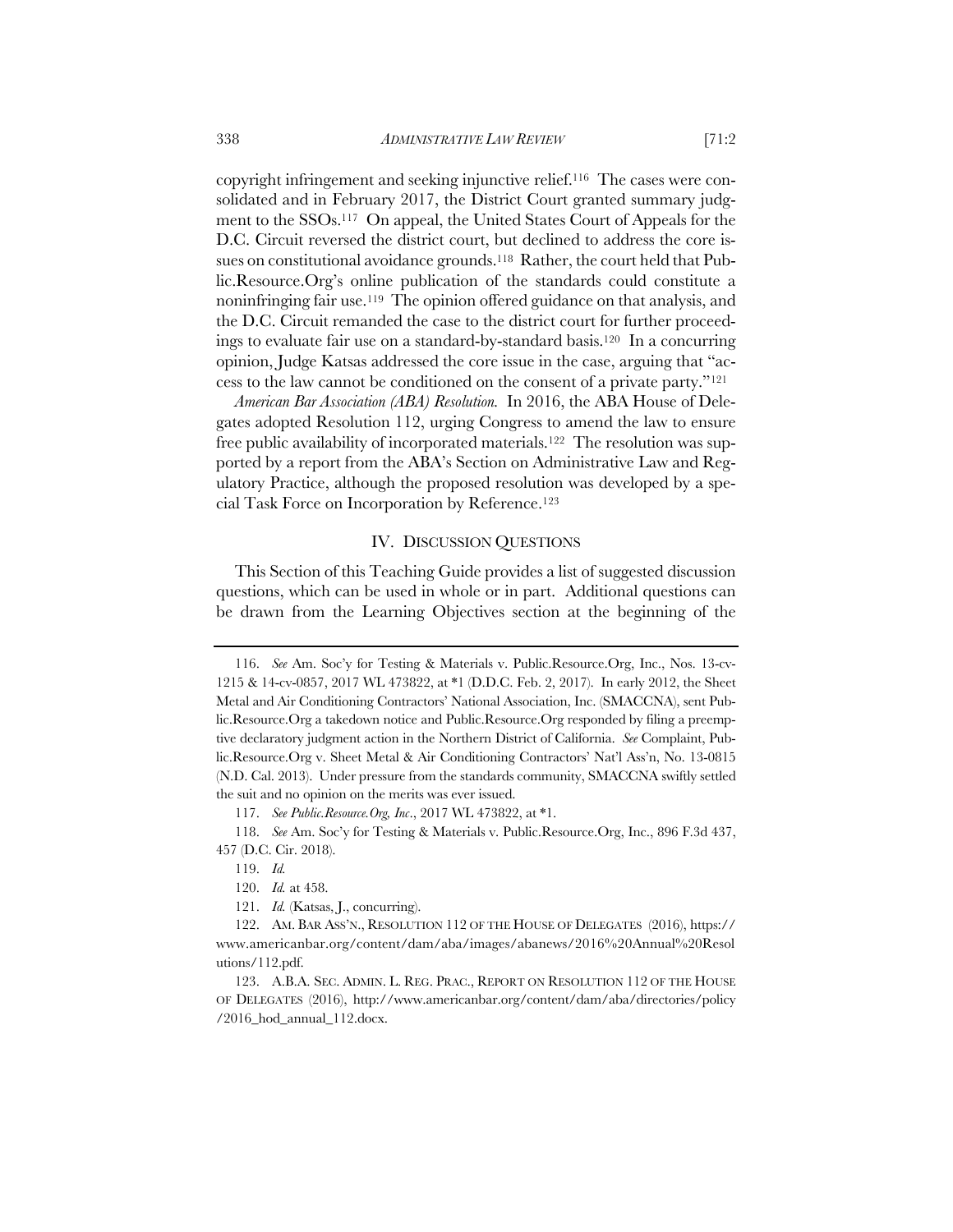Teaching Guide.124 To improve the quality and efficiency of the classroom discussion, it can be helpful to provide the students with a list of the discussion questions as part of their reading assignment. The next section, Section VI, offers concrete suggestions about which of the following discussion questions would best be used depending on the subject matter of the class—e.g., statutory interpretation, administrative law, or intellectual property.125

*Question 1*: Is it desirable, as a matter of policy, for the full text of standards incorporated by reference in federal regulations to be available for free online?

- a) Why or why not?
- b) What administrative law principles might be furthered by free online availability?

*Question 2:* Does the law require that the full text of standards incorporated by reference in federal regulations be available for free online?

- a) What does "reasonably available" in 5 U.S.C. § 552(a)(1) mean? Should the way this question might have been answered in 1966 control how that question should be answered today?
- b) Who is within  $\S 552(a)(1)$ 's "class of persons affected thereby"? Only persons required to comply with the regulation? What about persons who are beneficiaries of the regulation? What about persons with a citizen's interest in what the law says?
- c) Does the structure of the provision—i.e., embedded in the nonenforcement sanction for nonpublication of a legally binding agency pronouncement—suggest that the "reasonably available" requirement in  $\S 552(a)(1)$  applies only to materials incorporated by reference in final regulations and not to those incorporated in proposed rules?
- d) Does "reasonably available" in  $\S 552(a)(1)$  mean free online availability? Something less? If something less, then what?
- e) Does the legislative history of the provision, S. REP. NO. 88-1219 (1964), shed light on these questions?
- f) How much interpretive leeway does OFR have? Can it: (i) interpret "reasonably available" to mean free online availability; (ii) interpret "class of persons affected thereby" to include all members of the public; and (iii) apply the statute to both proposed rules and final regulations?

<sup>124.</sup> *See supra* Part II.

<sup>125.</sup> *See infra* Section VI.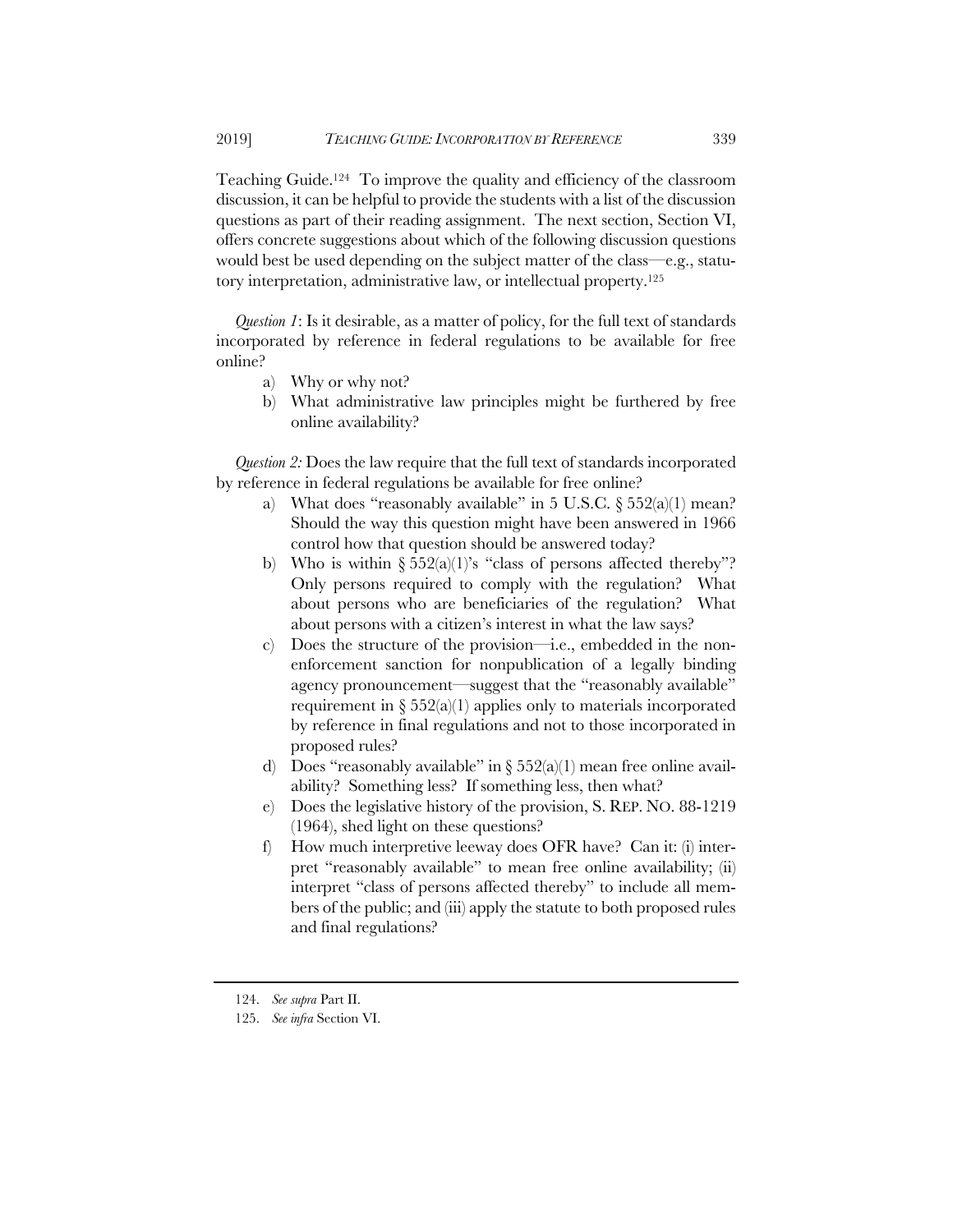*Question 3:* If the law does not require free online availability, are there other steps the OFR or individual regulatory agencies could take to improve the availability of standards incorporated by reference?

*Question 4:* Aside from 5 U.S.C.  $\S 552(a)(1)$ , what legal requirements must an agency keep in mind when evaluating how to address the issues raised by regulatory incorporation by reference?

*Question 5:* What guidance, if any, does OMB Circular A-119 provide on the issues raised by regulatory incorporation by reference?

- a) For the OFR?
- b) For a regulatory agency that uses voluntary consensus standards?

*Question 6:* Does Congress need to take action to address the issues raised by regulatory incorporation by reference? If so, what action should Congress take?

*Question 7:* What is the copyright status of standards incorporated by reference into federal regulations?

- a) Are standards eligible for copyright protection?
- b) Would it be a fair use for the government to post an incorporated standard online? Does the answer depend on whether the standard is incorporated into a proposed rule or a final regulation?
- c) When an agency incorporates a standard by reference in a federal regulation, does the standard become part of the public domain?
- d) When an agency incorporates a standard by reference in a federal regulation, does the idea of the standard merge with the fact of the law?
- e) If a government agency unilaterally incorporates by reference a standard into a regulation, resulting in a loss of copyright protection, is the government liable for damages? Would such an action by government constitute a taking under the Fifth Amendment?

# V. MODEL LESSON PLANS

This course module could be used in a variety of ways depending on the subject matter of the course and the instructor's goals. Below are a few suggested approaches, although others are certainly possible. This Teaching Guide and the rest of the course module are designed to offer all the resources an instructor might need to tailor the issues as appropriate. For each subject matter course, the guidelines provided below offer suggestions for which of the other materials provided in this module—i.e., readings, discussion questions, PowerPoint slides, and videos—may be most suitable to use with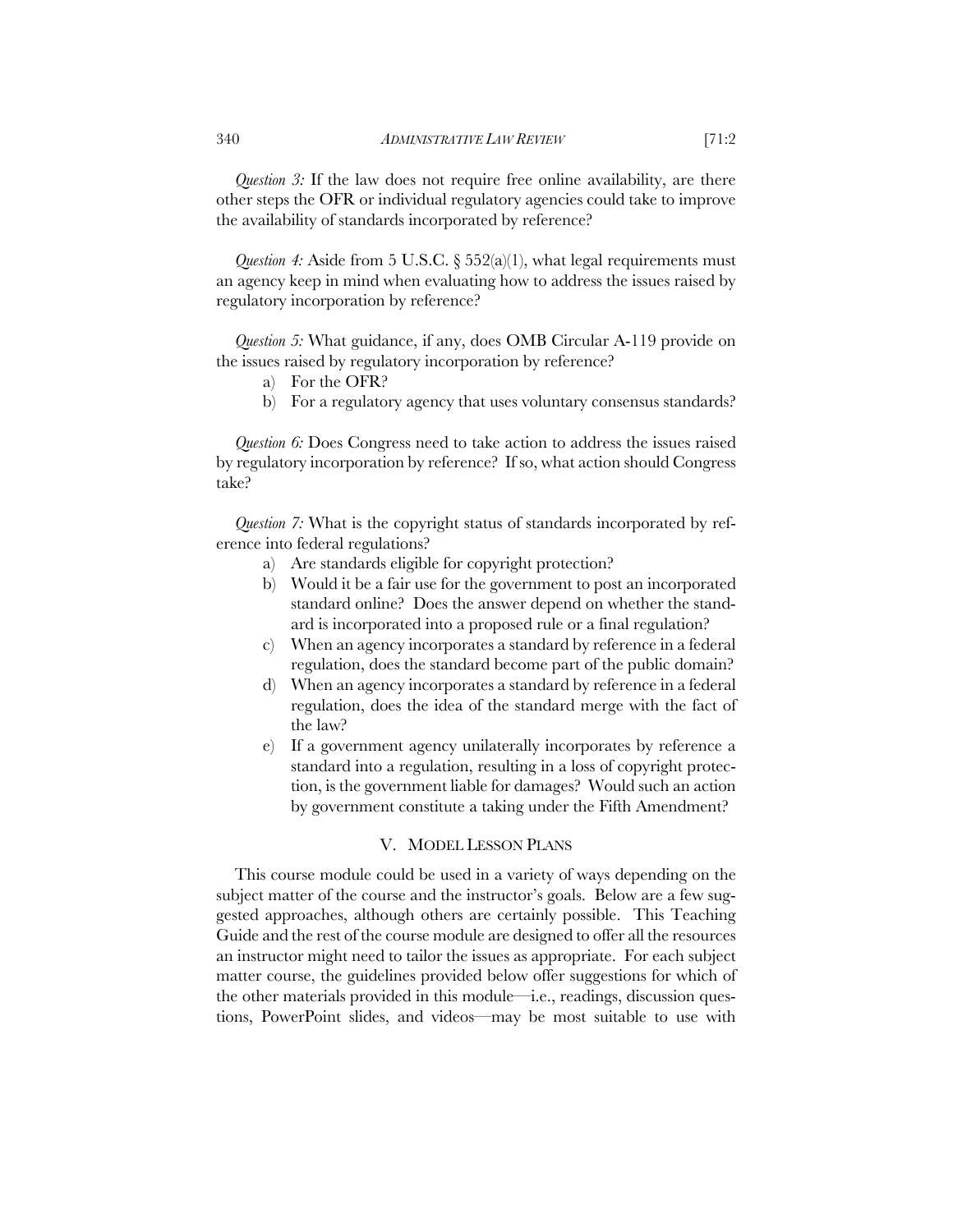students. For the instructor's convenience, the suggested Discussion Questions, which appear in the preceding section, are also reprinted below.

#### *A. Statutory Interpretation*

**Goal:** Learn how to interpret a statute. Depending on how much time the instructor wishes to devote, the discussion can encompass: (1) textual analysis; (2) use of legislative history in interpretation; (3) special difficulties of applying an older statute to a new problem; and (4) how adjacent policies can complicate a seemingly straightforward interpretive question.

**Class Time:** 10–30 minutes.

**Reading Assignment:** The most suitable reading assignment will depend on how much time the instructor wishes to devote to the module, as well as the depth of the anticipated discussion.

For a brief discussion of how to interpret a text, assign:

Excerpt from FOIA, 5 U.S.C.  $\S 552(a)(1)$  (2012) (adopted in 1966).

For a discussion including use of legislative history, add:

• Excerpt from FOIA's legislative history, S. REP. NO. 88-1219, at 11–12 (1964) ("Description of Subsection (a)," appearing on page 6 of 9).

For a discussion delving further into the policy issues, add one of the following:

- Emily S. Bremer, *A Multidimensional Problem*, 45 ENVTL. L. REP. 10783 (2015).
- Emily S. Bremer, *Collaboration Is the Key to Making the Law Free*, *in Regulating by Reference*, REG. REV. (July 2, 2013), https:// www.theregreview.org/2013/07/02/02-bremer-collaboration/; Nina A. Mendelson, *We Need Full Public Access to the Law*, *in Regulating by Reference*, REG. REV. (July 1, 2013), https:// www.theregreview.org/2013/07/01/01-mendelson-access-tolaw/; Peter L. Strauss, *Agencies Should Pay for Any Copyrighted Materials They Incorporate by Reference*, *in Regulating by Reference*, REG. REV. (Dec. 1, 2011), https://www.theregreview.org/2011/12/ 01/agencies-should-pay-for-any-copyrighted-materials-theyincorporate-by-reference/;126 or

<sup>126.</sup> This series of three essays, collectively titled *Regulating by Reference*, offers different perspectives on how best to address incorporation by reference's public access issue. The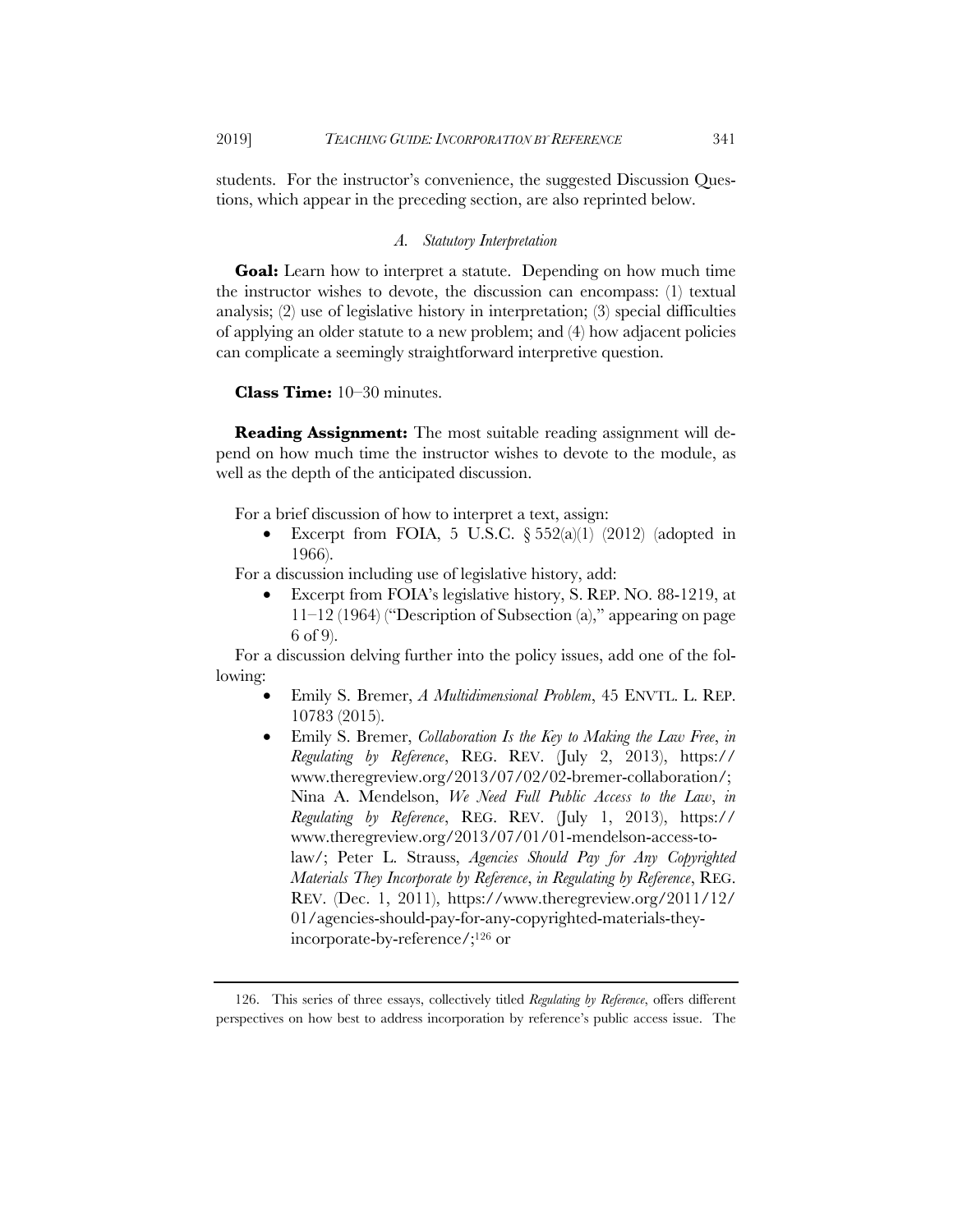• Emily S. Bremer, *New Rules on Incorporated Standards Encourage Necessary Public-Private Collaboration*, *in Incorporating Private Standards into Public Regulations*, REG. REV. (Jan. 27, 2015), https:// www.theregreview.org/2015/01/27/bremer-public-privatecollab/; Nina A. Mendelson, *Public Access to the Law Must Be Taken More Seriously*, *in Incorporating Private Standards into Public Regulations*, REG. REV. (Jan. 28, 2015), https://www.theregreview.org/ 2015/01/28/mendelson-public-access/; Peter L. Strauss, *We Decline to Define 'Reasonably Available*,*' in Incorporating Private Standards into Public Regulations*, REG. REV. (Jan. 26, 2015), https://www.theregreview.org/2015/01/26/strauss-reasonablyavailable/.127

**Guiding the Classroom Discussion:** At a minimum, have students read the relevant statutory provision, 5 U.S.C.  $\S 552(a)(1)$ , which permits an agency to satisfy its obligation to publish material in the *Federal Register* by incorporating by reference "matter reasonably available to the class of persons affected thereby."<sup>128</sup> For a short discussion of how to analyze and apply a statutory text, the provision can be provided with Slide 9 of the accompanying slide set. The instructor can give a cursory introduction to the policy question and then work the students through Discussion Question 2 on Slide 10.

For a longer discussion that touches on the use of legislative history in statutory interpretation or considers the problem of applying an older statute to a new set of circumstances (or both), have the students read the statute and its legislative history before coming to class and use Discussion Question 2 with Slides 9 and 10.

For a more detailed discussion of the broader policy issues and surprising complexity of the interpretive question, have the students read the statute and one of the shorter works summarizing the incorporation by reference problem. A good option for this purpose would be Emily S. Bremer, *A Multidimensional Problem*,<sup>129</sup> or one of the two series of essays on incorporation by reference published in *The Regulatory Review*.130 The instructor can then lead

entire series is available at *Regulating by Reference*, REG. REV. (July 2, 2013), https:// www.theregreview.org/2013/07/02/regulating-by-reference/.

<sup>127.</sup> This collection of essays, collectively titled *Incorporating Private Standards into Public Regulations*, offers different perspectives on the OFR's revised incorporation by reference regulations and is available at *Incorporating Private Standards into Public Regulations*, REG. REV. (Jan. 26, 2015), https://www.theregreview.org/2015/01/26/series-incorporation-by-reference/.

<sup>128.</sup> 5 U.S.C. § 552(a)(1) (2012).

<sup>129.</sup> *See* Bremer, *A Multidimensional Problem*, *supra* note 9.

<sup>130.</sup> *See Regulating by Reference*, *supra* note 126; *Incorporating Private Standards into Public*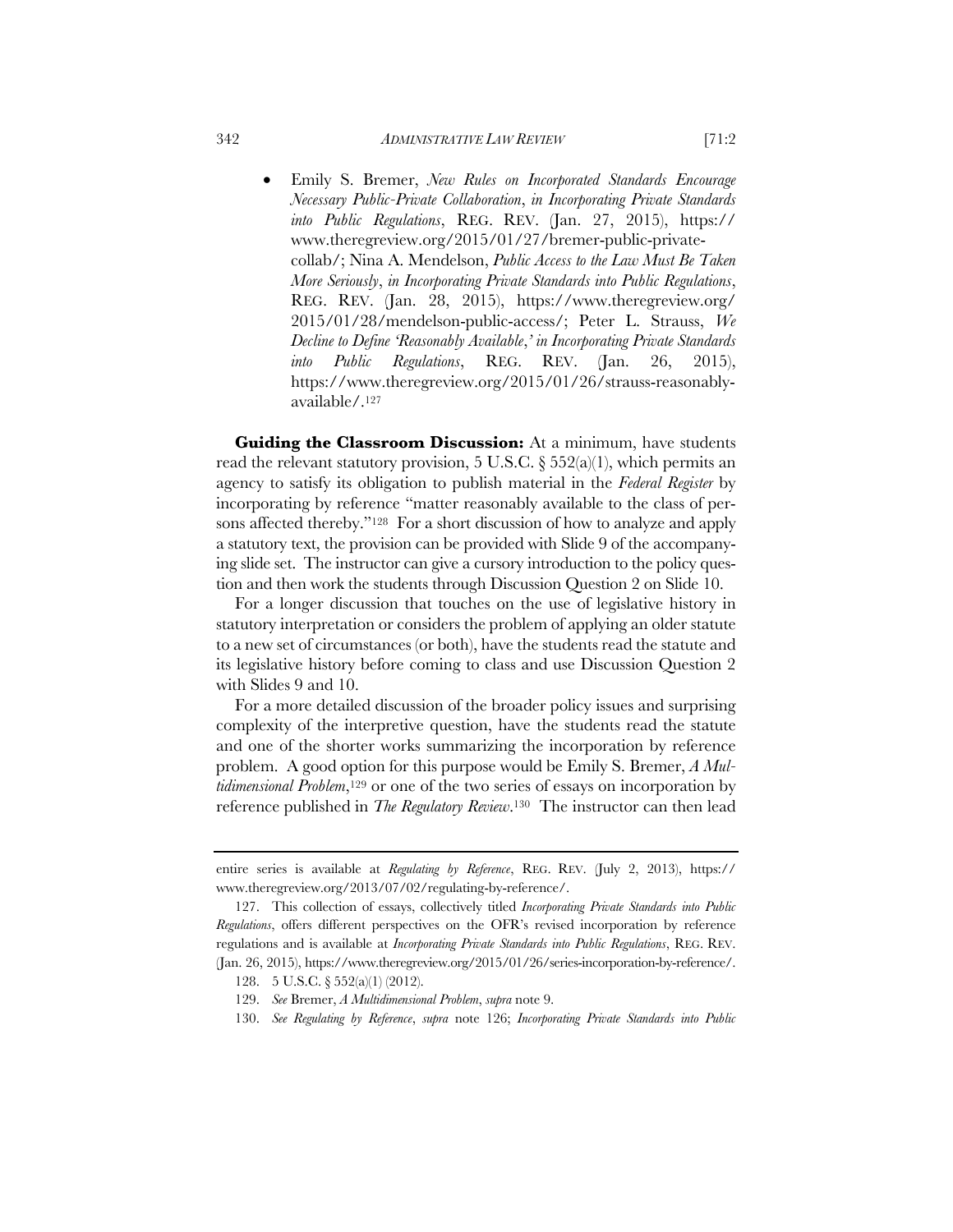**Discussion Questions:** The most suitable Discussion Questions will also depend on the length and depth of the desired classroom discussion.

# **For discussions of text and legislative history, use Question 2:**

*Question 2:* Does the law require that the full text of standards incorporated by reference in federal regulations be available for free online?

- a) What does "reasonably available" in 5 U.S.C.  $\S 552(a)(1)$  mean? Should the way this question might have been answered in 1966 control how that question should be answered today?
- b) Who is within  $\S 552(a)(1)$ 's "class of persons affected thereby"? Only persons required to comply with the regulation? What about persons who are beneficiaries of the regulation? What about persons with a citizen's interest in what the law says?
- c) Does the structure of the provision—i.e., embedded in the nonenforcement sanction for non-publication of a legally binding agency pronouncement—suggest that the "reasonably available" requirement in  $\S 552(a)(1)$  applies only to materials incorporated by reference in final regulations and not to those incorporated in proposed rules?
- d) Does "reasonably available" in  $\S 552(a)(1)$  mean free online availability? Something less? If something less, then what?
- e) Does the legislative history of the provision, S. REP. NO. 88-1219 (1964), shed light on these questions?
- f) How much interpretive leeway does OFR have? Can it: (i) interpret "reasonably available" to mean free online availability; (ii) interpret "class of persons affected thereby" to include all members of the public; and (iii) apply the statute to both proposed rules and final regulations?

# **For a further discussion of the policy issues, add Questions 4 and 5:**

*Question 4:* Aside from 5 U.S.C. § 552(a)(1), what legal requirements must an agency keep in mind when evaluating how to address the issues raised by regulatory incorporation by reference?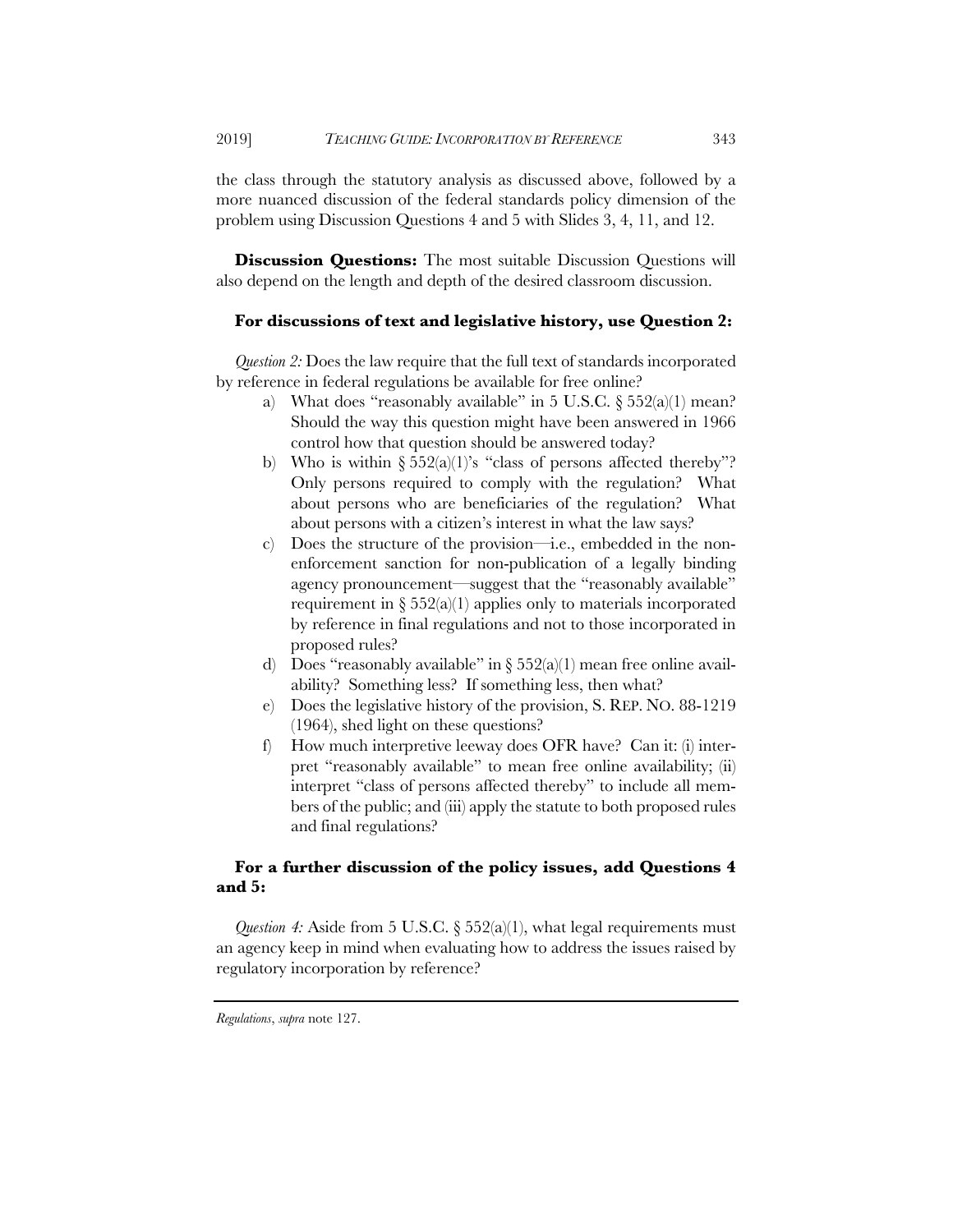*Question 5:* What guidance, if any, does OMB Circular A-119 provide on the issues raised by regulatory incorporation by reference?

- a) For the OFR?
- b) For a regulatory agency that uses voluntary consensus standards?

**PowerPoint Slides:** For a discussion of text and legislative history, use Slides 9 and 10. For a discussion delving further into the policy issues, add Slides 3, 4, 11, and 12.

**Videos:** Videos may be found on the Incorporation by Reference module on the Penn Program on Regulation's website.

## *B. Administrative Law/Legislation and Regulation*

**Goal:** To give the students, toward the end of the course, an opportunity to use what they have learned throughout the course. The incorporation by reference issue touches upon statutory interpretation, regulatory implementation, and legislation, and offers an opportunity to explore the role of legislative and regulatory institutions in the public law ecosystem.

**Class Time:** To work through the full set of issues, at least one eightyminute class period.

**Reading Assignment:** In preparation for class, have the students read all the Core Materials listed in Part VII.A., below, which include:

- Excerpt from FOIA, 5 U.S.C.  $\S 552(a)(1)$  (2012) (adopted in 1966).
- Excerpt from FOIA's legislative history, S. REP. NO. 88-1219, at 11–12 (1964) ("Description of Subsection (a)," appearing on page 6 of 9).
- OMB Circular A-119:131
	- o Office of Mgmt. & Budget, Exec. Office of the President, Federal Participation in the Development and Use of Voluntary Consensus Standards and in Conformity Assessment Activities, 63 Fed. Reg. 8546 (Feb. 19, 1998).

<sup>131.</sup> The 1998 and 2016 versions of the Circular are substantially the same with respect to the core elements of federal standards policy. But the 2016 version addresses the incorporation by reference public access issue. If the instructor wants students to consider how federal standards policy would affect their own solution to the incorporation by reference issue, it makes sense to assign the 1998 version.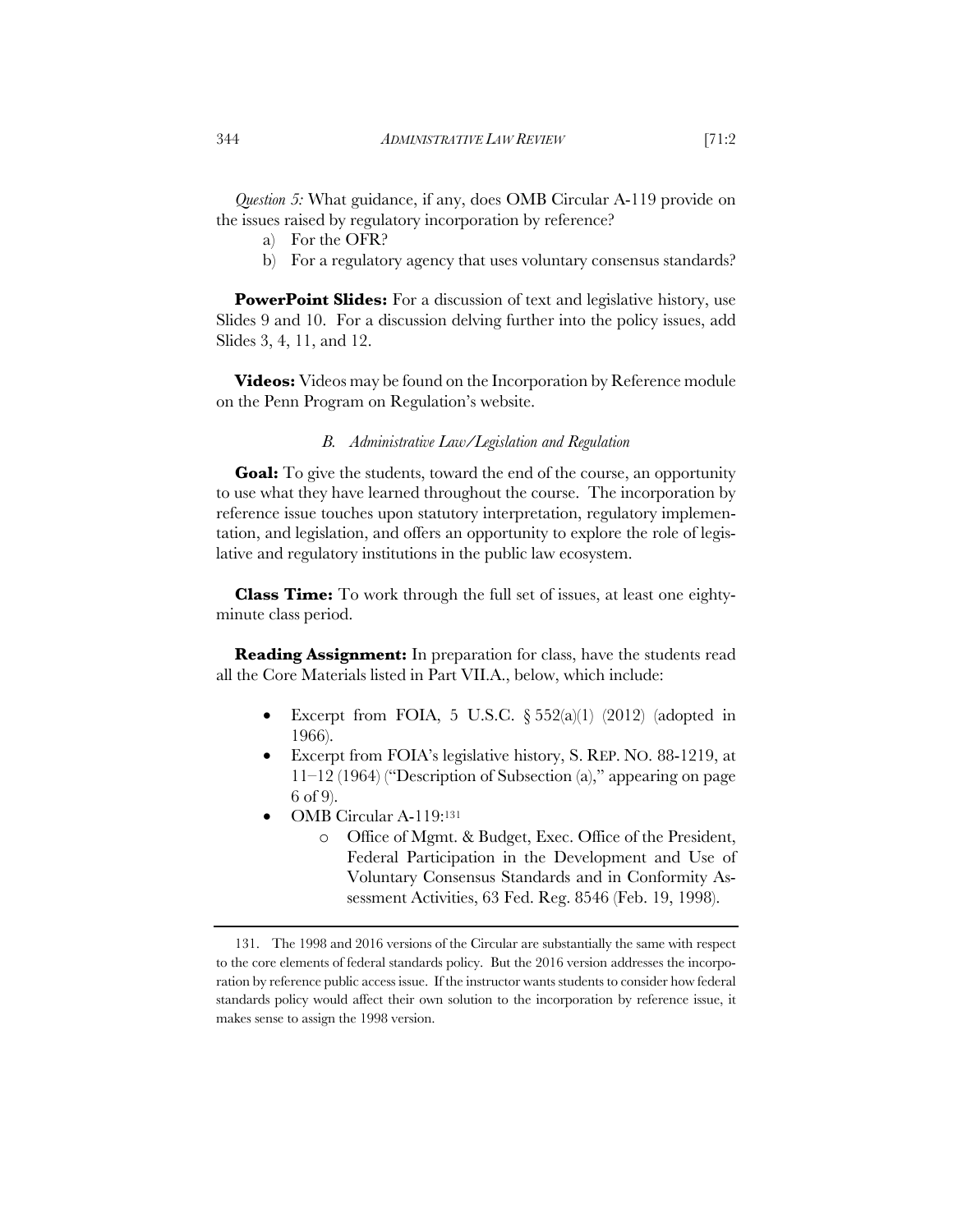- o Office of Mgmt. & Budget, Exec. Office of the President, Federal Participation in the Development and Use of Voluntary Consensus Standards and in Conformity Assessment Activities, 81 Fed. Reg. 4673 (Jan. 27, 2016).
- Admin. Conf. of the U.S., Recommendation 2011-5, *Incorporation by Reference*, 77 Fed. Reg. 2257 (Jan. 17, 2012).
- Incorporation by Reference, 1 C.F.R.  $\S 51$  (2014).

In addition, the instructor can provide students in advance with a list of the discussion questions that will be used to guide the classroom discussion.

**Guiding the Classroom Discussion:** Although this material could be taught in multiple ways, the author of this Teaching Guide has started with a short lecture that lays the groundwork by describing standards and standardsetting organizations, the NTTAA, and OMB Circular A-119, using Slides 1–5. Before commencing the classroom discussion, it is prudent to ensure that students understand what a "standard" is in this context. Students are often initially confused as to what "standards" mean in this context (i.e., voluntary technical standards) because law school has already instilled in them a strong sense of what is a "standard" (i.e., mandatory legal standards). The author of this guide has found that the definitional and conceptual distinction is best addressed early and directly. To add color, the instructor can introduce students to the advocates shaping this debate, including by discussing Carl Malamud and his campaign to force free access to standards using Slide 7. Next, the constraints imposed by copyright are introduced using Slide 6.

Having laid the groundwork, the instructor can open the discussion by asking students the policy question of whether the full text of incorporated standards *should* be available for free online using Discussion Question 1 and Slide 8. In the author's experience, many if not most students initially say "yes" to this question. The instructor can then turn to the first legal question, which is the statutory interpretation question of whether 5 U.S.C.  $\S 552(a)(1)$ requires free online availability of incorporated standards using Discussion Question 2 and Slide 8. If desired, and depending on how the students respond to the first two questions, the instructor can use this as an opportunity to discuss whether and to what extent the policy and legal questions should or must be addressed separately with Slide 8.

With respect to the statutory interpretation questions, the instructor can spend minimal time, asking only what the text of  $\S 552(a)(1)$  requires using Discussion Question 2 and Slides 9 and 10, or can delve more deeply by considering the 1966 legislative history of the provision with Discussion Question 2(e). Further nuance can be added by discussing how federal standards policy affects the analysis with Discussion Question 5 and Slide 12.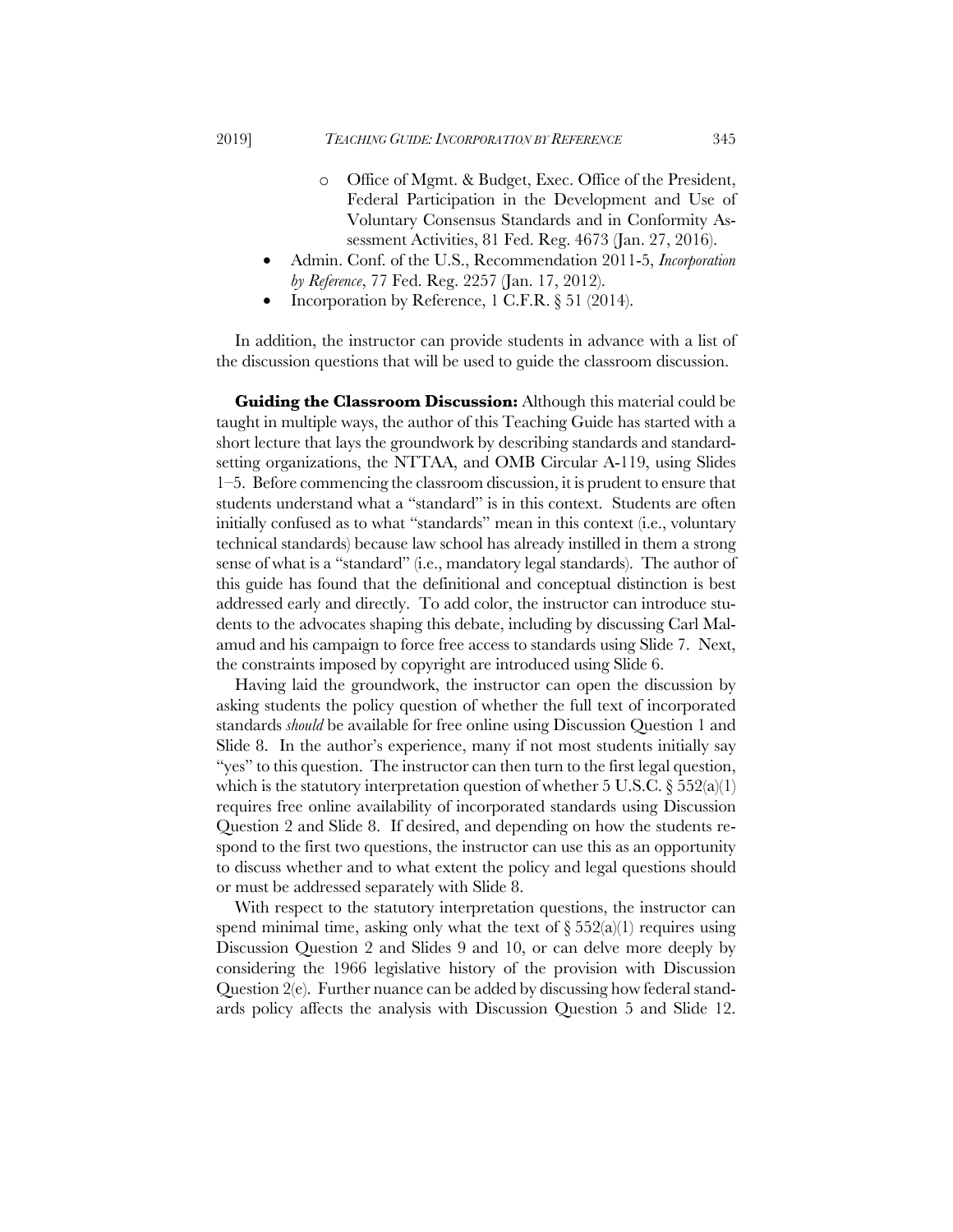Throughout the discussion, institutional allocations of authority can also be discussed with Discussion Questions 2(d), 2(f), 3, 4, 5 and Slides 10 and 11.

As the discussion proceeds, the instructor can encourage the students to offer their solutions to improving public access to incorporated standards. Focusing on solutions offers many opportunities to press students to understand how seemingly disparate legal requirements and doctrines— § 552(a)(1), federal standards law and policy, and copyright law—interact in unforeseen and challenging ways. The instructor can wrap the discussion up by informing the students about how the issue has been and is being addressed by various institutions to date with Slide 13, and Responses to the Public Access Issue section of this Teaching Guide.

**Discussion Questions:** Discussion Questions 1–6 have been designed with this use of the module in mind.

*Question 1:* Is it desirable, as a matter of policy, for the full text of standards incorporated by reference in federal regulations to be available for free online?

- a) Why or why not?
- b) What administrative law principles might be furthered by free online availability?

*Question 2:* Does the law require that the full text of standards incorporated by reference in federal regulations be available for free online?

- a) What does "reasonably available" in 5 U.S.C.  $\S 552(a)(1)$  mean? Should the way this question might have been answered in 1966 control how that question should be answered today?
- b) Who is within  $\S 552(a)(1)$ 's "class of persons affected thereby"? Only persons required to comply with the regulation? What about persons who are beneficiaries of the regulation? What about persons with a citizen's interest in what the law says?
- c) Does the structure of the provision—i.e., embedded in the nonenforcement sanction for non-publication of a legally binding agency pronouncement—suggest that the "reasonably available" requirement in  $\S 552(a)(1)$  applies only to materials incorporated by reference in final regulations and not to those incorporated in proposed rules?
- d) Does "reasonably available" in  $\S 552(a)(1)$  mean free online availability? Something less? If something less, then what?
- e) Does the legislative history of the provision, S. REP. NO. 88-1219 (1964), shed light on these questions?
- f) How much interpretive leeway does OFR have? Can it: (i) interpret "reasonably available" to mean free online availability; (ii)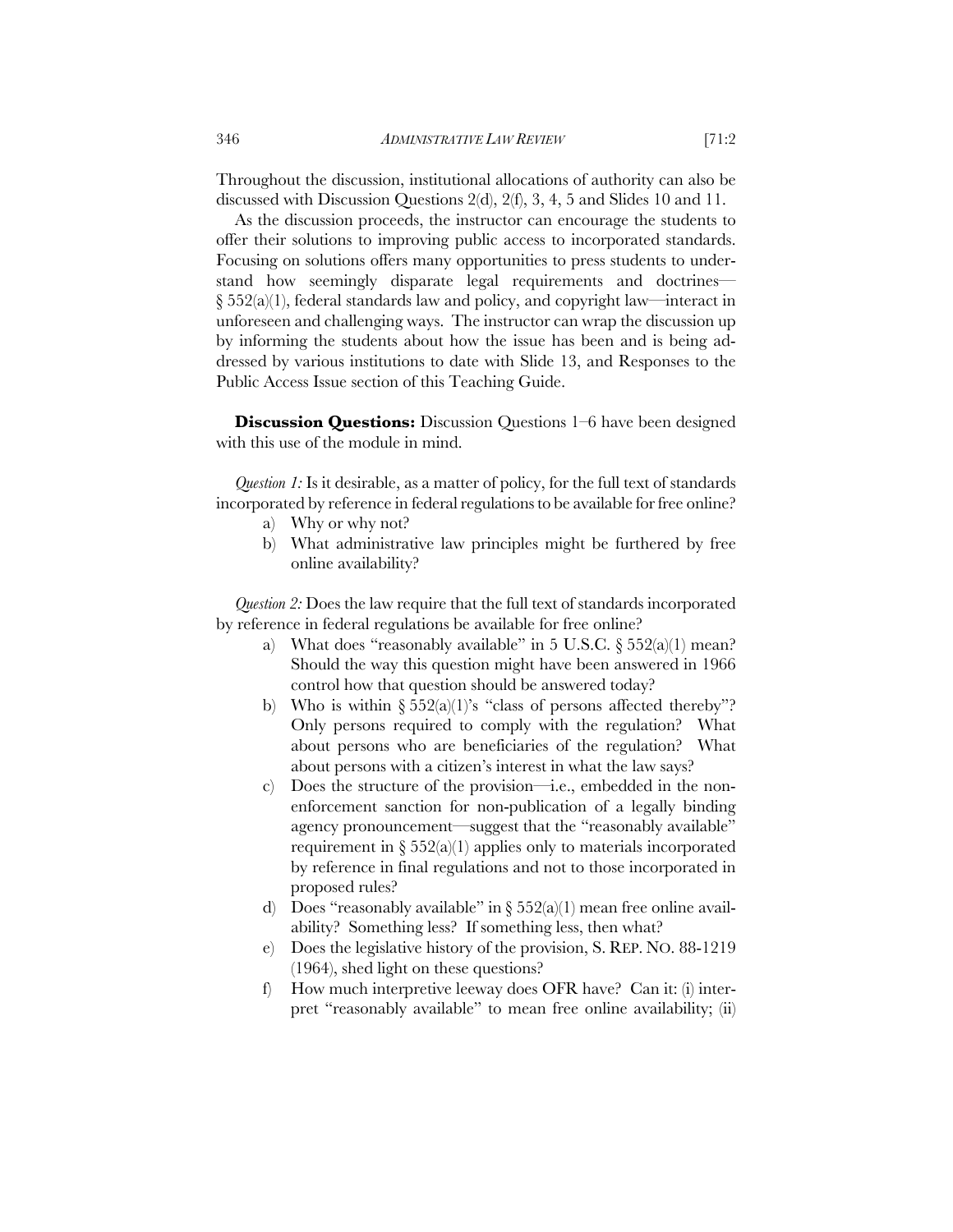interpret "class of persons affected thereby" to include all members of the public; and (iii) apply the statute to both proposed rules and final regulations?

*Question 3:* If the law does not require free online availability, are there other steps the OFR or individual regulatory agencies could take to improve the availability of standards incorporated by reference?

*Question 4:* Aside from 5 U.S.C. § 552(a)(1), what legal requirements must an agency keep in mind when evaluating how to address the issues raised by regulatory incorporation by reference?

*Question 5:* What guidance, if any, does OMB Circular A-119 provide on the issues raised by regulatory incorporation by reference?

- a) For the OFR?
- b) For a regulatory agency that uses voluntary consensus standards?

*Question 6:* Does Congress need to take action to address the issues raised by regulatory incorporation by reference? If so, what action should Congress take?

**PowerPoint Slides:** PowerPoint Slides 1–13 have been designed with this use of the module in mind.

**Videos:** Videos may be found on the Incorporation by Reference module on the Penn Program on Regulation's website.132

# *C. Intellectual Property/Copyright*

**Goal:** Help students understand issues related to copyright in standards, particularly when those standards are incorporated into federal regulations.

**Class Time:** 15–45 minutes, depending on range of issues discussed.

**Reading Assignment:** At a minimum, assign *Veeck v. Southern Building Code Congress International, Inc.*, 293 F.3d 791 (5th Cir. 2002). To support an even more robust discussion of the fair use question, assign *Whether Government Reproduction of Copyrighted Materials is a Noninfringing "Fair Use*,*"* 23 Op. O.L.C. 87, 104 (1999), https://www.justice.gov/sites/default/files/olc/ opinions/1999/04/31/op-olc-v023-p0087.pdf.

<sup>132</sup>*. Incorporation by Reference (Website)*, *supra* note 10.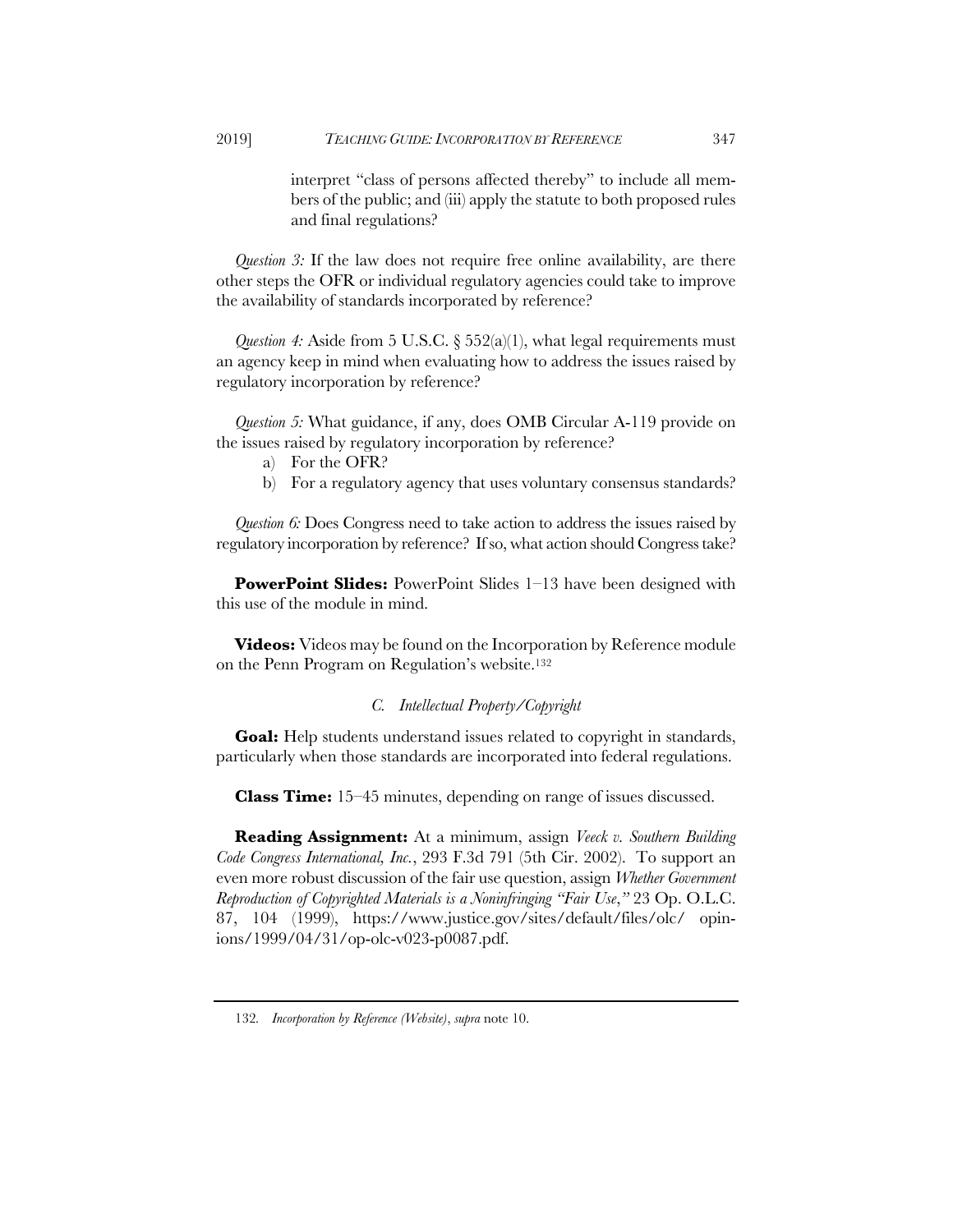**Guiding the Classroom Discussion:** As in other classes, this material could be taught in multiple ways. The instructor may find that it is useful to begin with a short lecture that lays the groundwork by describing standards and standard-setting organizations, the NTTAA, and OMB Circular A-119, on Slides 1–5. Before commencing the classroom discussion, it is prudent to ensure that students understand what a "standard" is in this context. Stu-

dents are often initially confused as to what "standards" mean in this context (i.e., voluntary technical standards) because law school has already instilled in them a strong sense of what is a "standard" (i.e., mandatory legal standards). The author of this Guide has found that the definitional and conceptual distinction is best addressed early and directly. To add color, the instructor can introduce students to the advocates shaping this debate, including by discussing Carl Malamud and his campaign to force free access to standards with Slide 7. Next, the constraints imposed by copyright can be introduced with Slide 6. Using Discussion Question 7, the instructor can work students through the analysis of the multiple copyright doctrines that are implicated. The discussion may be concluded with a litigation update.

# **Discussion Question:**

*Question 7:* What is the copyright status of standards incorporated by reference into federal regulations?

- a) Are standards eligible for copyright protection?
- b) Would it be a fair use for the government to post an incorporated standard online? Does the answer depend on whether the standard is incorporated into a proposed rule or a final regulation?
- c) When an agency incorporates a standard by reference in a federal regulation, does the standard become part of the public domain?
- d) When an agency incorporates a standard by reference in a federal regulation, does the idea of the standard merge with the fact of the law?
- e) If a government agency unilaterally incorporates by reference a standard into a regulation, resulting in a loss of copyright protection, is that a taking under the Fifth Amendment?

# PowerPoint Slides: Use Slides 1-7.

**Videos:** Videos may be found on the Incorporation by Reference module on the Penn Program on Regulation's website.133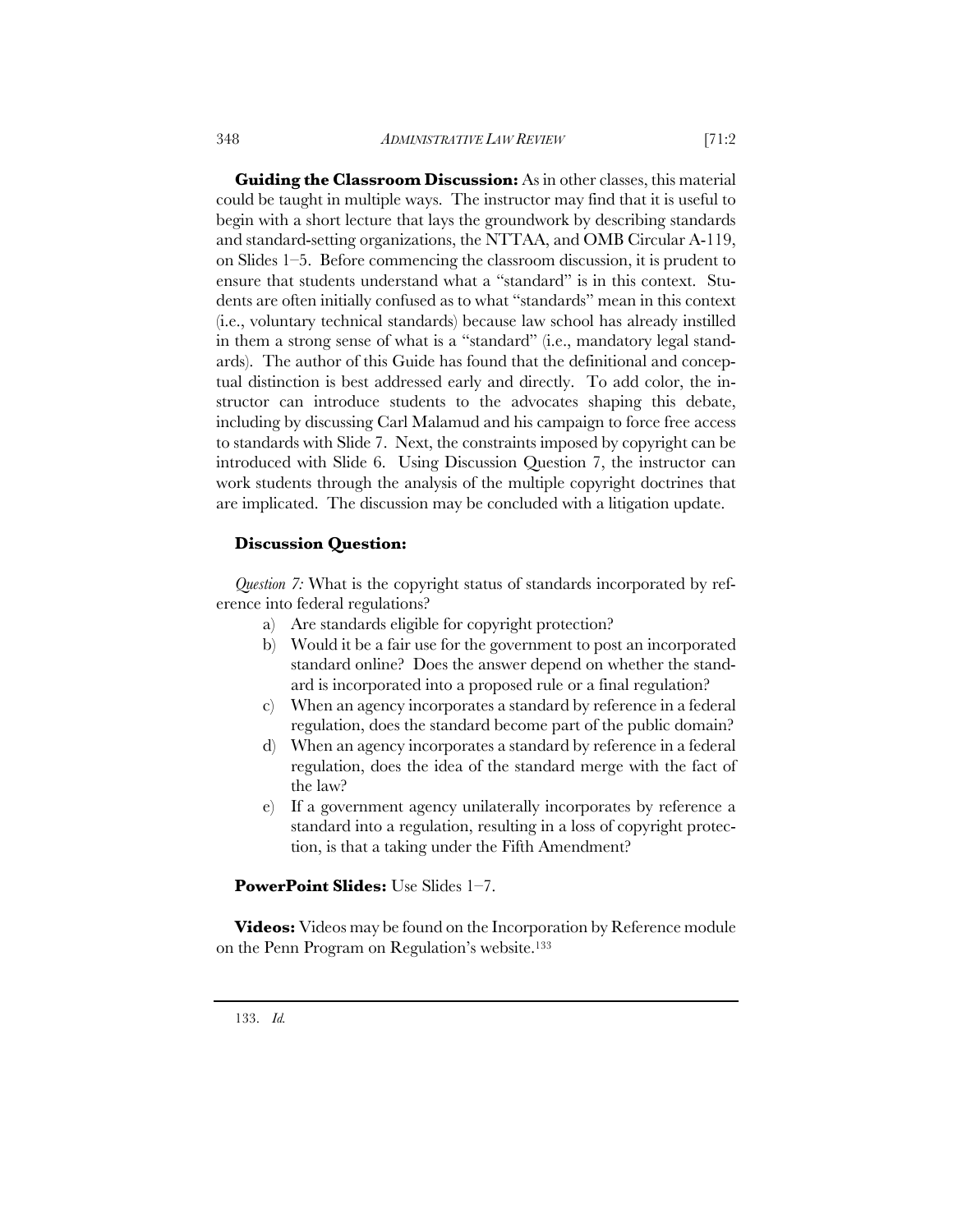# VI. READING MATERIALS

## *A. Core Materials for Instructor and Student Preparation*

- Excerpt from FOIA, 5 U.S.C.  $\S 552(a)(1)$  (adopted 1966).
- Excerpt from FOIA's legislative history, S. REP. NO. 88-1219 (1964) ("Description of Subsection (a)," appearing on page 6 of 9).
- OMB Circular A-119:134
	- o Office of Mgmt. & Budget, Exec. Office of the President, Federal Participation in the Development and Use of Voluntary Consensus Standards and in Conformity Assessment Activities, 63 Fed. Reg. 8546 (Feb. 19, 1998).
	- o Office of Mgmt. & Budget, Exec. Office of the President, Federal Participation in the Development and Use of Voluntary Consensus Standards and in Conformity Assessment Activities, 81 Fed. Reg. 4673 (Jan. 27, 2016).
- Admin. Conf. of the U.S., Recommendation 2011-5, *Incorporation by Reference*, 77 Fed. Reg. 2257 (Jan. 17, 2012).
- Incorporation by Reference, 1 C.F.R.  $\S 51$  (2014).

# *B. Additional Materials for Further Reading*

- Admin. Conf. of the U.S., Recommendation 78-4, *Guidance in Federal Agency Interaction with Private Standard-Setting Organizations*, 44 Fed. Reg. 1357, 1357 (Jan. 5, 1979).
- National Technology Transfer and Advancement Act of 1995, Pub. L. No. 104-113, § 12, 110 Stat. 775.
- Whether Government Reproduction of Copyrighted Materials is a Noninfringing "Fair Use," 23 Op. O.L.C. 87, 104 (1999), https://www.jus tice.gov/sites/default/files/olc/opinions/1999/04/31/op-olc-v023-p 0087.pdf.
- *Veeck v. Southern Building Code Congress International, Inc.,* 293 F.3d 791 (2002) (5th Cir. 2002) (en banc).
- Incorporation by Reference, 77 Fed. Reg. 11,414 (announcement of a petition and comments requested Feb. 27, 2012).

<sup>134.</sup> The 1998 and 2016 versions of the Circular are substantially the same with respect to the core elements of federal standards policy. But the 2016 version specifically addresses the incorporation by reference public access issue. If the instructor wants students to consider how federal standards policy would affect their own solution to the incorporation by reference issue, it makes sense to assign the 1998 version.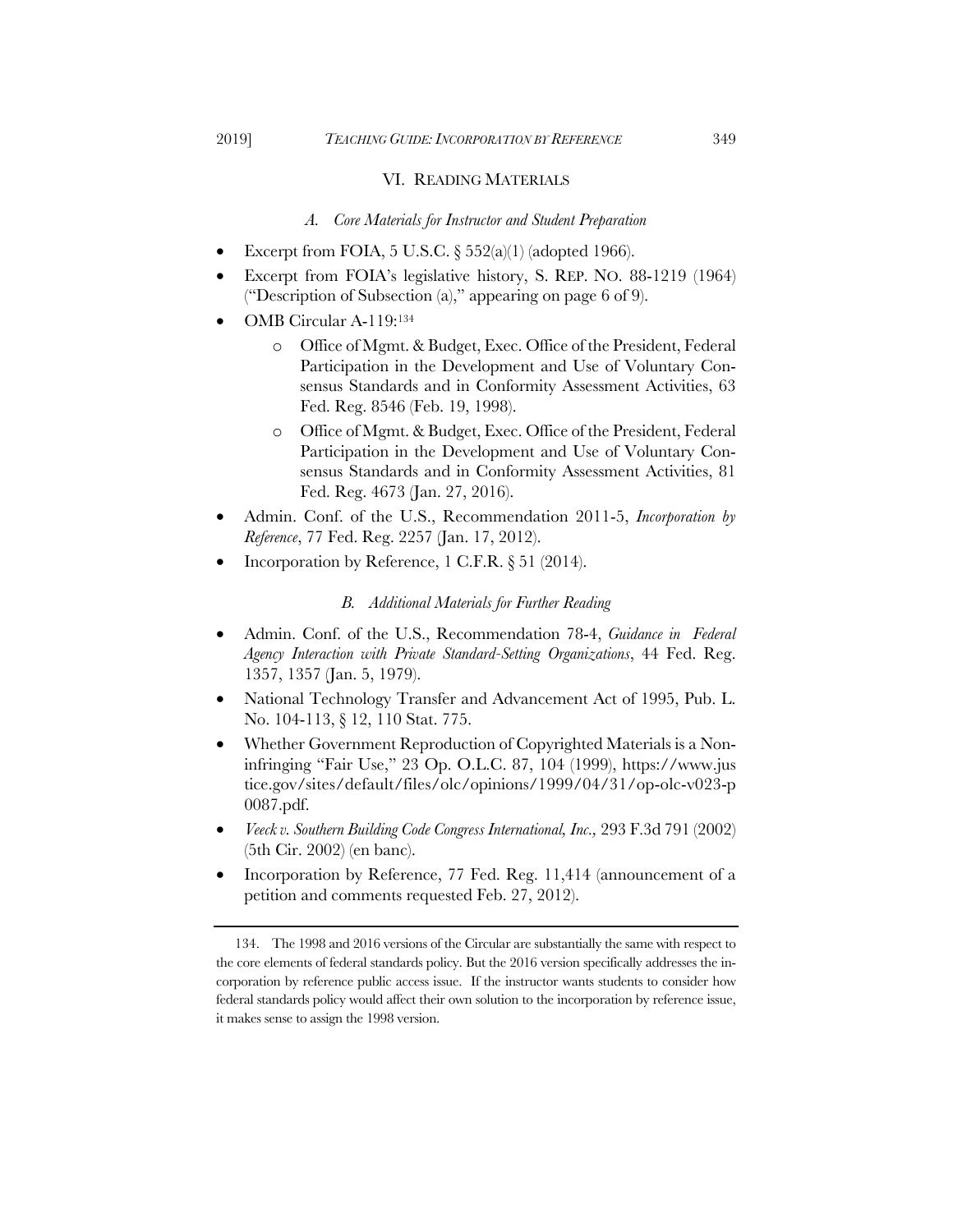- Incorporation by Reference, 78 Fed. Reg. 60,784 (proposed Oct. 2, 2013).
- Carl Malamud, *Liberating America's Secret, For-Pay Laws*, BOINGBOING (Mar. 19, 2012, 10:29 PM), http://boingboing. net/2012/03/19/liber ating-americas-secret.html.
- OFFICE OF FED. REGISTER, IBR HANDBOOK (2017), https:// www.archives.gov/files/federal-register/write/handbook/ibr.pdf.
- Federal Participation in the Development and Use of Voluntary Consensus Standards and in Conformity Assessment Activities, 77 Fed. Reg. 19,357 (request for information Mar. 30, 2012).
- Federal Participation in the Development and Use of Voluntary Consensus Standards and in Conformity Assessment Activities, 79 Fed. Reg. 8207 (request for comment Feb. 11, 2014).
- ABA Resolution 112 (adopted Aug. 9, 2016).
	- o A.B.A. SEC. ADMIN. L. REG. PRAC., TASK FORCE ON INCORPORATION BY REFERENCE, PROPOSED RESOL- UTION AND REPORT TO THE HOUSE OF DELEGATES (2016), https://share.ansi.org/Shared%20Documents/Standards%20Ac tivities/Critical%20Issues/ABA%20Resolution%20on%20IBR/ ABA%20Resolution%20and%20Report.pdf.
	- o Lorelei Laird, *After Debate, ABA House Calls for Publication of Privately Drafted Standards Used in Legislation*, A.B.A. J. (Aug. 9, 2016, 3:20 PM), http://www.abajournal.com/news/article/after\_stro ng\_debate\_house\_calls\_for\_publication\_of\_privately\_drafted\_ standa/.
- *Am. Soc'y for Testing & Materials v. Public.Resource.Org, Inc.*, Nos. 13-cv- 1215 & 14-cv-0857, 2017 WL 473822, at \*1, \*14 (D.D.C. Feb. 2, 2017).
- *Am. Soc'y for Testing & Materials v. Public.Resource.Org, Inc.*, 896 F.3d 437, 441 (D.C. Cir. 2018).

# *C. Shorter Commentaries Discussing the Issues*

- *Standards, Regulations and Incorporation by Reference: An Interview with Emily Bremer of the Administrative Conference of the United States*, STANDARDIZATION NEWS at 18 (Nov./Dec. 2012) (discussing incorporation by reference and the ACUS project on the subject).
- Emily S. Bremer, *Technical Standards Meet Administrative Law: A Primer on an Ongoing Debate*, 65 STANDARDS ENGINEERING 1 (Mar./Apr. 2013) (summarizing the issues raised by regulatory incorporation by reference).
- Emily S. Bremer, *Collaboration Is the Key to Making the Law Free*, *in Regulating by Reference*, REG. REV. (July 2, 2013), https://www.the regreview.org/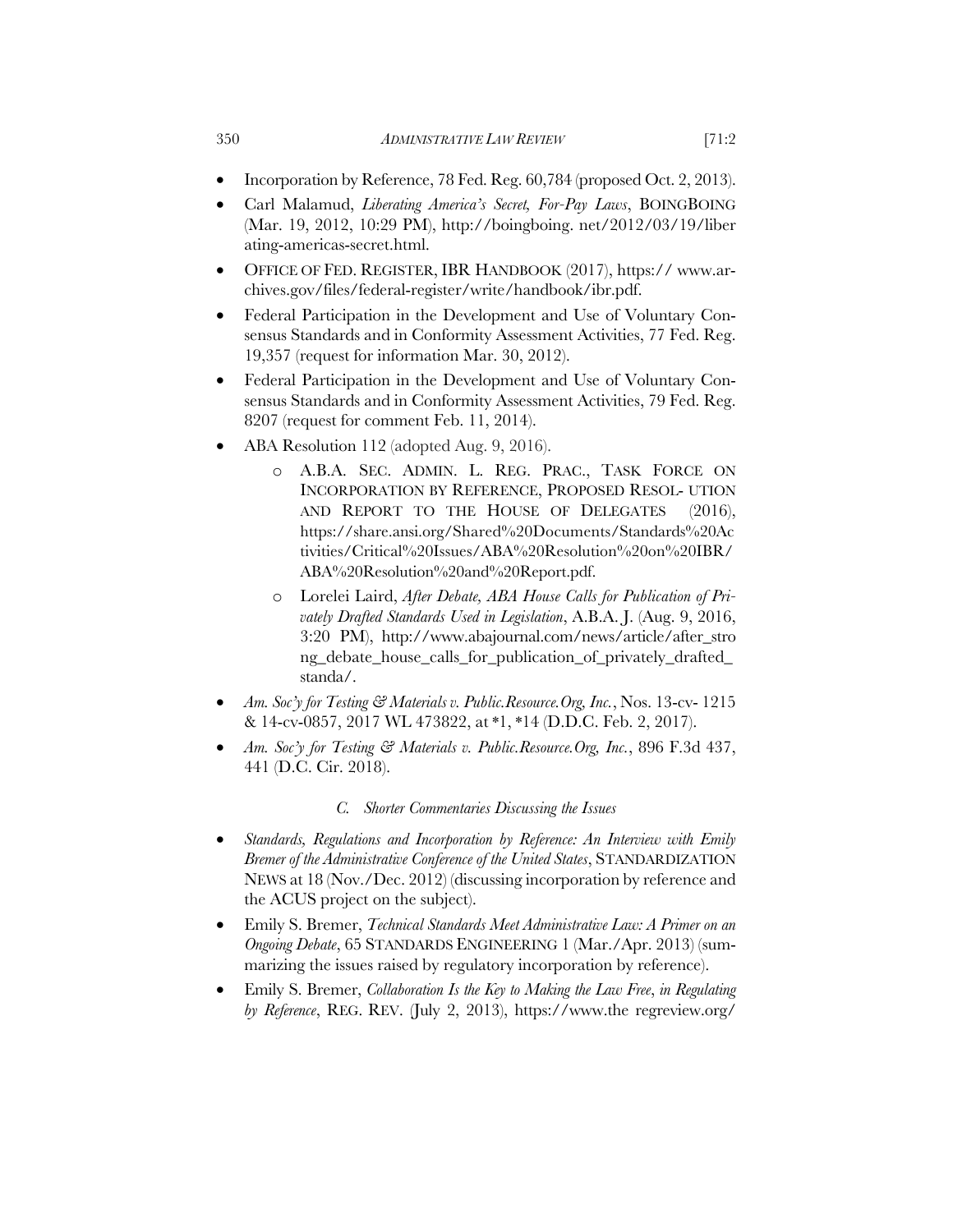2013/07/02/02-bremer-collaboration/; Nina A. Mendelson, *We Need Full Public Access to the Law*, *in Regulating by Reference*, REG. REV. (July 1, 2013), https://www.theregreview.org/2013/07/01/01-mendelson-access-tolaw/; Peter L. Strauss, *Agencies Should Pay for Any Copyrighted Materials They Incorporate by Reference*, *in Regulating by Reference*, REG. REV. (Dec. 1, 2011), https://www.theregreview.org/ 2011/12/01/agencies-should-pay-forany-copyrighted-materials-they-incorporate-by-reference/;135 or

- Emily S. Bremer, *New Rules on Incorporated Standards Encourage Necessary Public-Private Collaboration*, *in Incorporating Private Standards into Public Regulations*, REG. REV. (Jan. 27, 2015), https://www. theregreview.org/ 2015/01/27/bremer-public-private-collab/; Nina A. Mendelson, *Public Access to the Law Must Be Taken More Seriously*, *in Incorporating Private Standards into Public Regulations*, REG. REV. (Jan. 28, 2015), https://www.thereg review.org/2015/ 01/28/mendelson-public-access/; Peter L. Strauss, *We Decline to Define 'Reasonably Available*,*' in Incorporating Private Standards into Public Regulations*, REG. REV. (Jan. 26, 2015), https://www.thereg review. org/2015/01/26/strauss-reasonably-available/.136
- Emily S. Bremer, *A Multidimensional Problem*, 45 ENVTL. L. REP. 10783, 10783 (2015) (briefly examining the multiple dimensions—administrative law, standards policy, and copyright—of the incorporation by reference debate).
- A.B.A. SEC. ADMIN. L. REG. PRAC., REPORT ON RESOLUTION 107A OF THE HOUSE OF DELEGATES, (2016), https://www.americanbar. org/content/dam/aba/administrative/administrative\_law/107a%20incorpo ration%20by%20reference.authcheckdam.pdf (approved as Resolution 112 of the House of Delegates, AM. BAR ASS'N. (2016)).

#### *D. Longer Academic Articles for Background Reading*

- Robert W. Hamilton, *The Role of Nongovernmental Standards in the Development of Mandatory Federal Standards Affecting Safety or Health*, 56 TEX. L. REV. 1329 (1978).
- Pamela Samuelson, *Questioning Copyright in Standards*, 48 B.C. L. REV. 193 (2007).

<sup>135.</sup> This series of three essays, collectively titled *Regulating by Reference*, offers different perspectives on how best to address incorporation by reference's public access issue. *See Regulating by Reference*, *supra* note 126.

<sup>136.</sup> This collection of essays, collectively titled *Incorporating Private Standards into Public Regulations*, offers different perspectives on the OFR's revised incorporation by reference. *See Incorporating Private Standards into Public Regulations*, *supra* note 127.